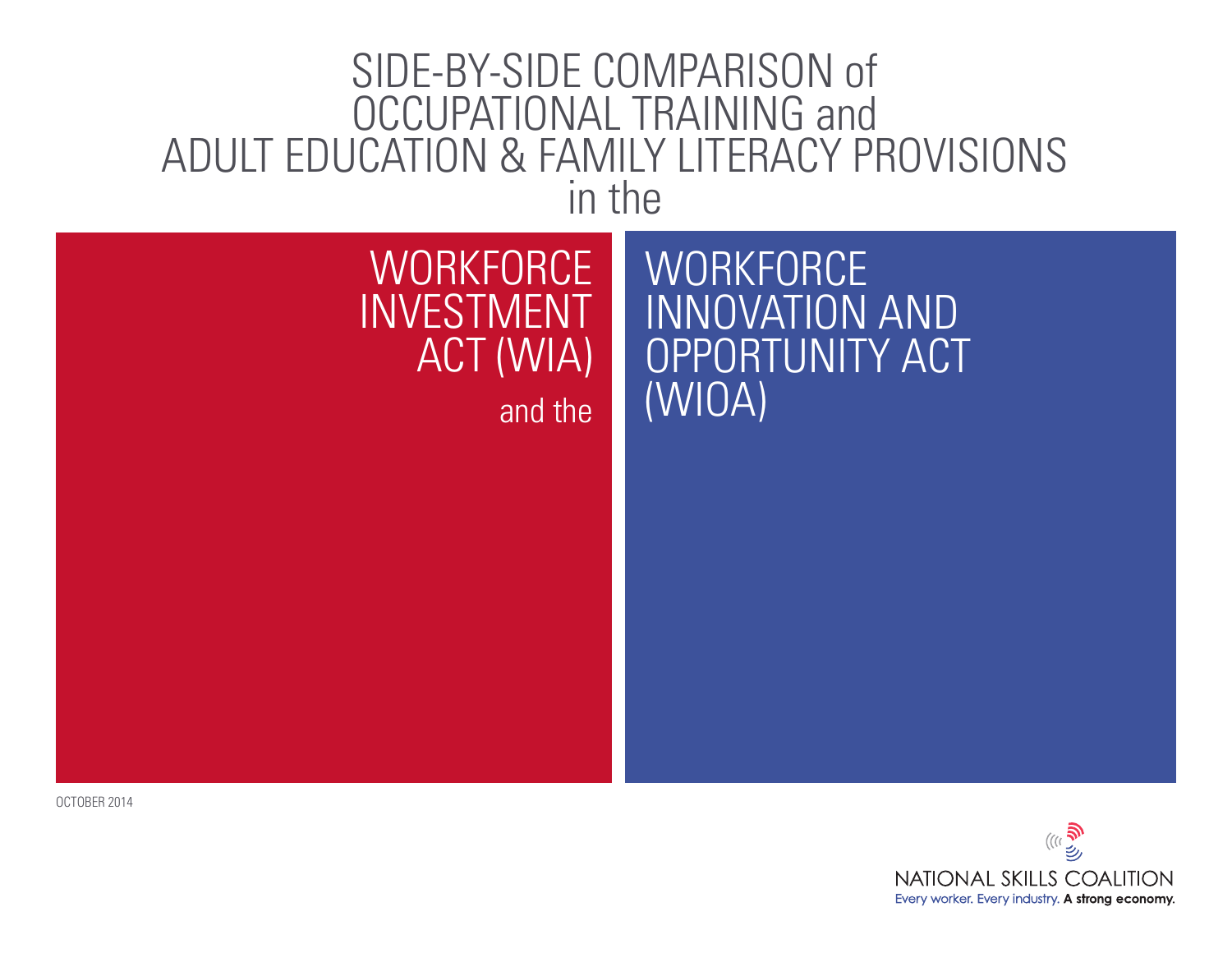## Side-by-Side Comparison of Occupational Training and Adult Education & Family Literacy Provisions in the Workforce Investment Act (WIA) and the Workforce Innovation and Opportunity Act (WIOA)<sup>1</sup>

In July 2014, the Workforce Innovation and Opportunity Act (WIOA), legislation reauthorizing the Workforce Investment Act (WIA), was signed into law. The legislation, authored by Senators Murray (D-WA), Harkin (D-IA), Alexander (R-TN), and Isakson (R-GA), along with Representatives Kline (R-MN), Foxx (R-NC), Miller (D-CA), and Hinojosa (D-TX) was passed by both the House and the Senate on an overwhelmingly bipartisan basis.

WIOA is the product of lengthy "pre-conference" negotiations between the House Committee on Education & the Workforce and the Senate Health, Education, Labor and Pensions (HELP) committee. The new law maintains the basic structure of WIA (i.e., an occupational training title; an adult basic education [ABE], literacy and English language acquisition [ESL] title; Wagner-Peyser; and Vocational Rehabilitation), and does not create a single block grant or otherwise consolidate current funding streams.

The bill amends current law in a number of ways. Key changes include:

- WORKFORCE INVESTMENT BOARDS (WIBS). WIOA generally maintains the current structure of state and local workforce boards, continuing to require a business majority and chair. However, the number of required members is reduced.
- STATE AND LOCAL PLANS. WIOA requires a single, unified State plan covering all core programs authorized under the bill. The plan must describe the State's overall strategy for workforce development and how the strategy will meet identified skill needs for workers, job seekers and employers. Local plans must be aligned to the strategy described in the State plan, and must describe how services provided at the local level will be aligned to regional labor market needs.
- PERFORMANCE MEASURES. WIOA creates a single set of common measures for adults across all core programs authorized under the bill, including both occupational training and adult education programs, and a similar set of common measures across all youth serving programs authorized under the bill. Adult measures include: unsubsidized employment; median earnings; receipt of a secondary diploma or recognized postsecondary credential; measurable skills gains toward a credential or employment; and employer engagement.
- AMERICAN JOB CENTERS (ONE-STOP CENTERS). WIOA requires State boards to establish criteria for use by local boards to assess the "effectiveness, physical and

programmatic accessibility, and continuous improvement" of American Job Centers at least every three years. The bill maintains current requirements for mandatory onestop partners to reach a voluntary agreement to fund infrastructure costs; however, if local areas fail to come to an agreement, a State mandated funding mechanism may be imposed upon those local areas.

- EMPLOYMENT AND TRAINING ACTIVITIES. WIOA codifies the elimination of the original "sequence of services," and combines core and intensive services into a new "career services" category. The bill signals to states and local areas an interest in seeing a number of existing best practices adopted or expanded, including: career pathways (including integrated or contextualized ABE, ESL, and occupational training); industry or sector partnership (local WIBs are required to "convene, use, or implement" sector partnerships); and an increased focus on the attainment of industry-recognized certificates and credentials linked to in-demand occupations.
- STATE-WIDE SET ASIDE (I.E. GOVERNOR'S SET ASIDE). WIOA restores the statewide set-aside to 15 percent.
- FUNDING LEVELS. Unlike current law, which simply specifies "such sums as necessary," WIOA includes specific funding levels for each fiscal year (FY) 2015 through 2020 for the WIA Youth, Adult, and Dislocated Worker programs. Funding levels in FY 2015 are consistent with levels established under the Bipartisan Budget Act, which means that the programs would be funded at post-sequester levels. Funding levels are increased each year, and generally reach FY 2010 levels by FY 2017. However, it is important to understand that these are just authorization levels and actual funding levels will continue to be determined through the annual appropriations process. Unless Congress takes steps to undo the existing budget caps and mandatory cuts under sequestration, it is extremely unlikely that programs will be fully funded at these authorized levels.
- DATA AND ACCOUNTABILITY ISSUES. WIOA includes a revised performance system, making all programs accountable for the same core metrics. The bill also adds requirements for performance reporting, expands use of UI wage records across all programs; requires coordination of state and federal evaluation efforts; and establishes a new Workforce Information Advisory Council.



**1**

<sup>1</sup> The analysis addresses a number of key provisions within the laws but is not exhaustive.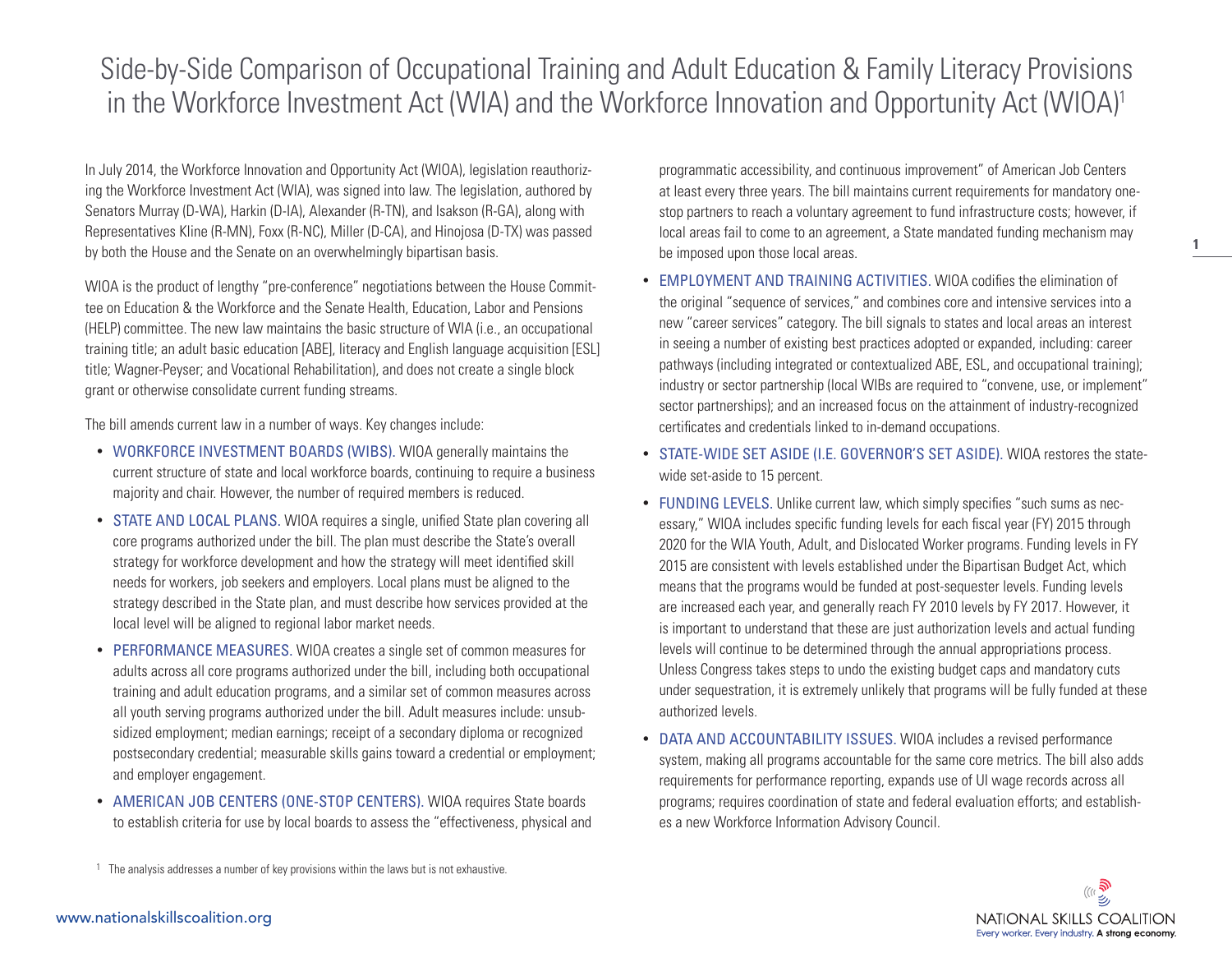## Side-by-Side Comparison of Title I: Occupational Training Provisions

| THE WORKFORCE INVESTMENT ACT OF 1998 (WIA)                                                                                                                                                                                                                                                                                                                                                                                                                                                                                                                                                                                                                                                                                                                                                                                                                                                                                                                                                                                                                                                                                                      | THE WORKFORCE INNOVATION AND OPPORTUNITY ACT (WIOA)                                                                                                                                                                                                                                                                                                                                                                                                                                                                                                                                                                                                                                                                                                                                                                                                                                                                                                                                                                                                                                                                                                                                                                                                                                                                                      |
|-------------------------------------------------------------------------------------------------------------------------------------------------------------------------------------------------------------------------------------------------------------------------------------------------------------------------------------------------------------------------------------------------------------------------------------------------------------------------------------------------------------------------------------------------------------------------------------------------------------------------------------------------------------------------------------------------------------------------------------------------------------------------------------------------------------------------------------------------------------------------------------------------------------------------------------------------------------------------------------------------------------------------------------------------------------------------------------------------------------------------------------------------|------------------------------------------------------------------------------------------------------------------------------------------------------------------------------------------------------------------------------------------------------------------------------------------------------------------------------------------------------------------------------------------------------------------------------------------------------------------------------------------------------------------------------------------------------------------------------------------------------------------------------------------------------------------------------------------------------------------------------------------------------------------------------------------------------------------------------------------------------------------------------------------------------------------------------------------------------------------------------------------------------------------------------------------------------------------------------------------------------------------------------------------------------------------------------------------------------------------------------------------------------------------------------------------------------------------------------------------|
| <b>State Boards</b>                                                                                                                                                                                                                                                                                                                                                                                                                                                                                                                                                                                                                                                                                                                                                                                                                                                                                                                                                                                                                                                                                                                             |                                                                                                                                                                                                                                                                                                                                                                                                                                                                                                                                                                                                                                                                                                                                                                                                                                                                                                                                                                                                                                                                                                                                                                                                                                                                                                                                          |
| MEMBERSHIP-<br>• Governor<br>Two members of each chamber of the state legislature, and<br>• Representatives appointed by the governor, including:<br><b>Business representatives</b><br>$\gg$<br>Chief elected officials (representing both cities and counties where appropriate)<br>$\rangle$<br>Labor representatives<br>$\rangle$<br>Youth organization representatives<br>$\rangle$<br>Representatives of individuals and organizations with experience and expertise in the<br>$\mathcal{Y}$<br>delivery of workforce investment activities including chief executive officers of community<br>colleges and community based organizations<br>Lead state officials of mandatory partner agencies<br>$\rangle$<br>Other representatives and state agency officials that the governor may designate<br>$\rangle\!\rangle$<br>• Members must represent diverse regions of the state and a majority must be business repre-<br>sentatives<br>• State may use an alternative entity as a state board if it was in existence on December 31, 1997;<br>was established under JTPA or is substantially similar to a state board required under WIA | MEMBERSHIP-<br>• Governor<br>One member of each chamber of the state legislature<br>• Representatives appointed by the governor, including:<br>» Employers, representatives of business or trade associations (must be majority of<br>board)<br>» Representatives of workforce in the state (must be at least 20 percent of board), including:<br>» Required: labor representatives, representatives of a joint labor-management partner-<br>ship or apprenticeship program; and<br>» Permissible: representatives of community-based organizations serving individuals with<br>barriers to employment, and youth organization representatives<br>• Lead state officials of agencies responsible for core programs<br>• Chief elected officials<br>Other representatives and state agency officials the governor may designate<br>• Maintains geographic diversity requirement<br>• Prohibits representation of multiple categories<br>• Authorizes governor to select chairperson                                                                                                                                                                                                                                                                                                                                                       |
| <b>State Board Function</b>                                                                                                                                                                                                                                                                                                                                                                                                                                                                                                                                                                                                                                                                                                                                                                                                                                                                                                                                                                                                                                                                                                                     |                                                                                                                                                                                                                                                                                                                                                                                                                                                                                                                                                                                                                                                                                                                                                                                                                                                                                                                                                                                                                                                                                                                                                                                                                                                                                                                                          |
| <b>FUNCTIONS-</b><br>• Development of the state plan<br>• Development of continuous improvement of statewide activities, including linkages to assure<br>coordination and non-duplication of activities and review of local plans<br>• Commenting at least once annually on Perkins performance measures<br>• Designation of local areas<br>• Development of adult and youth allocation formulas<br>• Development and continuous improvement of comprehensive state performance measures<br>• Preparation of annual report to DOL<br>• Development of statewide employment statistics system under the Wagner-Peyser Act<br>• Development of application for incentive grants                                                                                                                                                                                                                                                                                                                                                                                                                                                                   | <b>FUNCTIONS-</b><br>• Development of the state plan<br>• Review of statewide policies and programs and development of recommendations on<br>actions state should take to align core and other programs in a manner that supports a<br>comprehensive system, including the review and provision of comments on state plans for<br>activities and programs of one-stop partners that are not core programs<br>Development of guidance for the implementation and continuous improvement of the<br>workforce development system (addressing alignment, career pathways, sector partner-<br>ships, coordination between states and local areas, identification of regions, technical<br>assistance, case management information systems)<br>Development and updating of comprehensive state performance accountability measures,<br>including state adjusted levels of performance<br>• Identification and dissemination of best practices<br>• Development and review of statewide policies affecting the coordinated provision of<br>services through the one-stops<br>• Development of strategies for technological improvements<br>• Development of allocation formulas for distribution of formula funds to local areas<br>• Preparation of annual reports<br>• Development of statewide workforce and labor market information system |

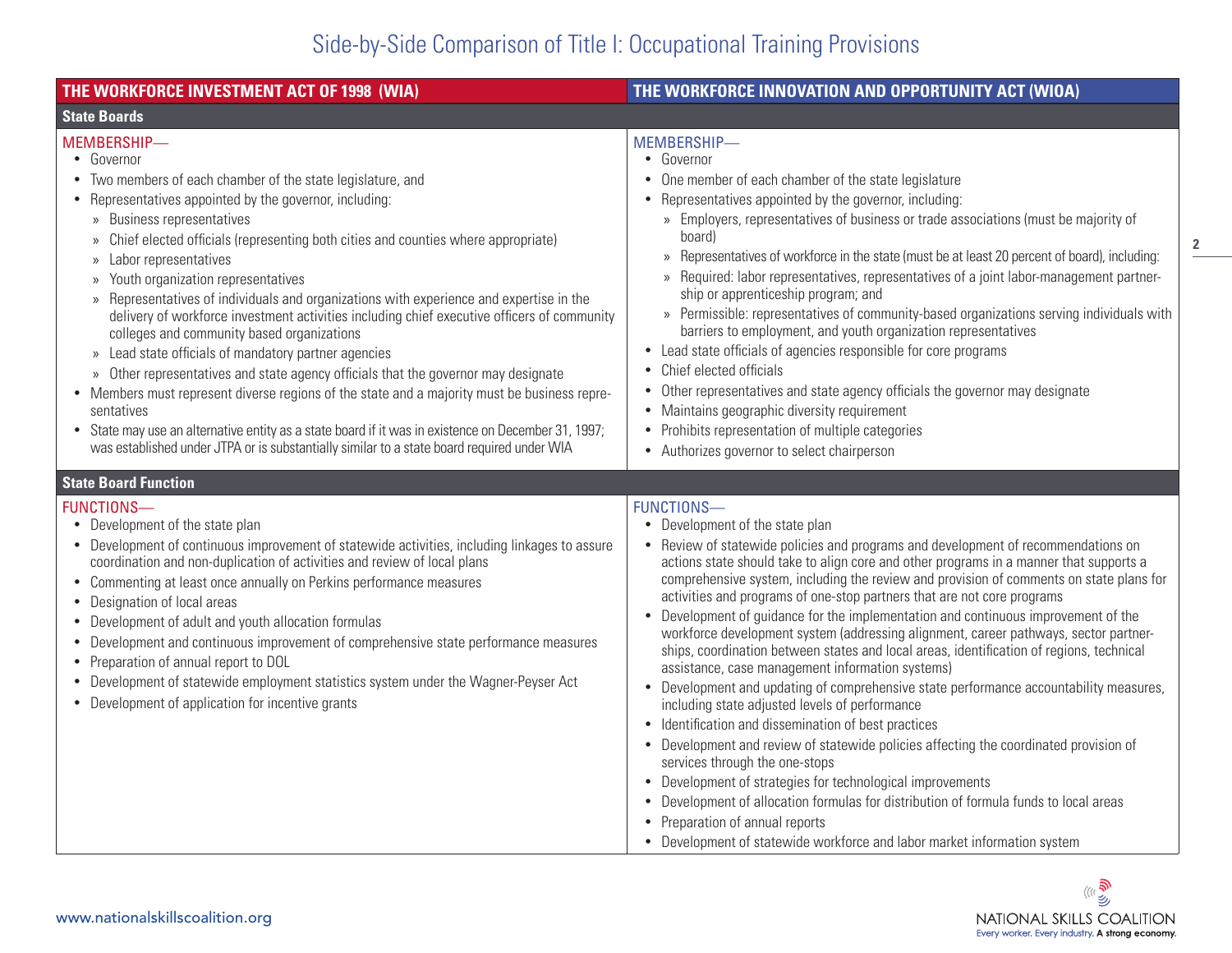| THE WORKFORCE INVESTMENT ACT OF 1998 (WIA)                                                                                                                                                                                                                                                                                                                                                                                                                                                                                                                                                                                                                                                                                                                                                                                                                                                                                                                                                                                                                                                                                                                                                                                                                                                                                                                                                                                                                                                                                                                                                                                                                                                                                                                                                                                                                                                                                                                                                                                                                                                                                                                              | THE WORKFORCE INNOVATION AND OPPORTUNITY ACT (WIOA)                                                                                                                                                                                                                                                                                                                                                                                                                                                                                                                                                                                                                                                                                                                                                                                                                                                                                                                                                                                                                                                                                                                                                                                                                                                                                                                                                                                                                                                                                                                                                                                                                                                                                                                                                                                                                                                                                                                                                                                                                                                                                                                                                                                                                                                               |
|-------------------------------------------------------------------------------------------------------------------------------------------------------------------------------------------------------------------------------------------------------------------------------------------------------------------------------------------------------------------------------------------------------------------------------------------------------------------------------------------------------------------------------------------------------------------------------------------------------------------------------------------------------------------------------------------------------------------------------------------------------------------------------------------------------------------------------------------------------------------------------------------------------------------------------------------------------------------------------------------------------------------------------------------------------------------------------------------------------------------------------------------------------------------------------------------------------------------------------------------------------------------------------------------------------------------------------------------------------------------------------------------------------------------------------------------------------------------------------------------------------------------------------------------------------------------------------------------------------------------------------------------------------------------------------------------------------------------------------------------------------------------------------------------------------------------------------------------------------------------------------------------------------------------------------------------------------------------------------------------------------------------------------------------------------------------------------------------------------------------------------------------------------------------------|-------------------------------------------------------------------------------------------------------------------------------------------------------------------------------------------------------------------------------------------------------------------------------------------------------------------------------------------------------------------------------------------------------------------------------------------------------------------------------------------------------------------------------------------------------------------------------------------------------------------------------------------------------------------------------------------------------------------------------------------------------------------------------------------------------------------------------------------------------------------------------------------------------------------------------------------------------------------------------------------------------------------------------------------------------------------------------------------------------------------------------------------------------------------------------------------------------------------------------------------------------------------------------------------------------------------------------------------------------------------------------------------------------------------------------------------------------------------------------------------------------------------------------------------------------------------------------------------------------------------------------------------------------------------------------------------------------------------------------------------------------------------------------------------------------------------------------------------------------------------------------------------------------------------------------------------------------------------------------------------------------------------------------------------------------------------------------------------------------------------------------------------------------------------------------------------------------------------------------------------------------------------------------------------------------------------|
| <b>Unified State Plan</b>                                                                                                                                                                                                                                                                                                                                                                                                                                                                                                                                                                                                                                                                                                                                                                                                                                                                                                                                                                                                                                                                                                                                                                                                                                                                                                                                                                                                                                                                                                                                                                                                                                                                                                                                                                                                                                                                                                                                                                                                                                                                                                                                               |                                                                                                                                                                                                                                                                                                                                                                                                                                                                                                                                                                                                                                                                                                                                                                                                                                                                                                                                                                                                                                                                                                                                                                                                                                                                                                                                                                                                                                                                                                                                                                                                                                                                                                                                                                                                                                                                                                                                                                                                                                                                                                                                                                                                                                                                                                                   |
| TERM—Requires a state plan that outlines a five-year strategy for the statewide workforce<br>investment system.<br><b>CONTENTS OF PLAN-</b><br>• Description of the state board<br>• Description of the state-imposed requirements<br>Description of the state performance accountability system<br>$\bullet$<br>• Description of the needs of the state regarding current and projected employment opportu-<br>nities, the job skills necessary to obtain such employment, skills and economic development<br>needs of the state, and the type and availability of workforce investment activities in the state<br>• Identification of local areas<br>• Identification of criteria to be used to appoint local board members<br>• Detailed plans required under section 8 of the Wagner-Peyser Act<br>Description of action the state will take to assure coordination of and avoid duplication<br>between WIA and other programs<br>• Description of common data collection and reporting processes<br>• Description of the public comment and input process<br>• Information regarding leveraging of resources<br>• Assurances of fiscal control and fund accounting procedures to ensure the proper disburse-<br>ment of funds<br>• Description of the methods and factors state will use to distribute funds to local areas<br>• Description of state strategy for assisting local areas in development and implementation of<br>one-stop delivery system<br>• Description of the appeals process<br>Description of the competitive process for grants and contracts<br>$\bullet$<br>• Description of adult and dislocated worker training activities to be provided, rapid response<br>activities, procedures the local boards will use to identify eligible providers of training ser-<br>vices (other than for on-the-job training and customized training)<br>• Lists of special populations for which plan must specify how service needs will be met<br>• Description of the state strategy for providing youth activities, criteria local boards will use<br>in awarding grants to youth providers, how the state will coordinate youth activities with Job | TERM-Requires single four-year plan covering the core programs.<br><b>CONTENTS OF PLAN-</b><br>• Strategic Planning Elements: an analysis of economic conditions in the state; analysis of<br>the workforce in the state, including educational and skill levels; analysis of workforce<br>development activities in the state; a description of the state's strategic vision and goals<br>for preparing an educated and skilled workforce; and a strategy for aligning core programs<br>and other resources<br><b>Operational Planning Elements:</b><br>$\bullet$<br>» Implementation of state strategy: (including descriptions of activities that will be fund-<br>ed and aligned; how activities will be aligned with other core and non-core program<br>activities; how community and technical colleges will be engaged; how activities will<br>be coordinated with economic development strategies; and how strategy will improve<br>access to activities leading to a recognized postsecondary credential);<br>State operating systems and policies (including descriptions of the state board, includ-<br>X)<br>ing activities to assist board members in staff in carrying out board functions; how core<br>and other one-stop partner programs will be assessed; the results of an assessment of<br>the core and other one-stop partner programs in the preceding 2 year period; methods<br>and factors state will use to distribute funds to core programs; how lead state agencies<br>will align and integrate workforce education data and measure progress; how state<br>will implement veterans' priority of service; and how one-stop system will comply with<br>the ADA)<br>» Program-specific requirements (including a description of state policies or guidance;<br>local areas and process for designation; appeals process for designation and infra-<br>structure funding; criteria local boards must use to award youth funding; how eligible<br>agencies will align adult education standards with state academic content standards;<br>how state will fund local adult education activities; how agency will assess quality of<br>adult education providers); and<br>Assurances (including that state has established quality control and administrative<br>$\mathcal{V}$<br>policies) |



Corps and the youth opportunity grant activities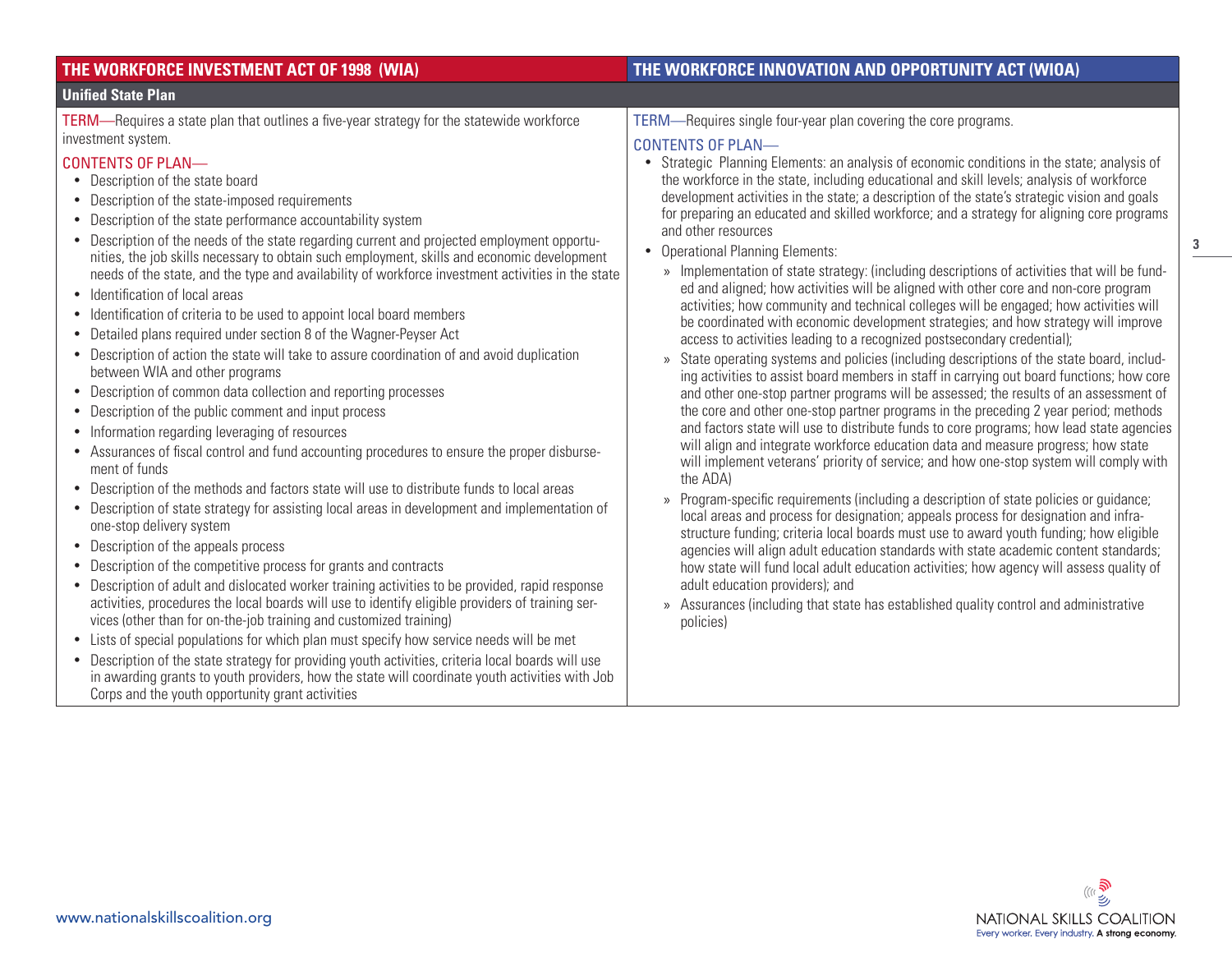| THE WORKFORCE INVESTMENT ACT OF 1998 (WIA)                                                                                                                                                                                                                                                                                                                                                                                                                                                                                                                                                                                                                                                                                                                                                                                                                                                                                                            | THE WORKFORCE INNOVATION AND OPPORTUNITY ACT (WIOA)                                                                                                                                                                                                                                                                                                                                                                                                                                                                                                                                                                                                                                                                                                                                                                                                                                                                                                                                                                                                                                                                                                                                                                                                                                                                                                                                                                                                                                                                                                                                                                                                                                                                                                                 |
|-------------------------------------------------------------------------------------------------------------------------------------------------------------------------------------------------------------------------------------------------------------------------------------------------------------------------------------------------------------------------------------------------------------------------------------------------------------------------------------------------------------------------------------------------------------------------------------------------------------------------------------------------------------------------------------------------------------------------------------------------------------------------------------------------------------------------------------------------------------------------------------------------------------------------------------------------------|---------------------------------------------------------------------------------------------------------------------------------------------------------------------------------------------------------------------------------------------------------------------------------------------------------------------------------------------------------------------------------------------------------------------------------------------------------------------------------------------------------------------------------------------------------------------------------------------------------------------------------------------------------------------------------------------------------------------------------------------------------------------------------------------------------------------------------------------------------------------------------------------------------------------------------------------------------------------------------------------------------------------------------------------------------------------------------------------------------------------------------------------------------------------------------------------------------------------------------------------------------------------------------------------------------------------------------------------------------------------------------------------------------------------------------------------------------------------------------------------------------------------------------------------------------------------------------------------------------------------------------------------------------------------------------------------------------------------------------------------------------------------|
| <b>State Unified Plan/Combined State Plan</b>                                                                                                                                                                                                                                                                                                                                                                                                                                                                                                                                                                                                                                                                                                                                                                                                                                                                                                         |                                                                                                                                                                                                                                                                                                                                                                                                                                                                                                                                                                                                                                                                                                                                                                                                                                                                                                                                                                                                                                                                                                                                                                                                                                                                                                                                                                                                                                                                                                                                                                                                                                                                                                                                                                     |
| STATE UNIFIED PLAN—Permits state to develop and submit a state unified plan in lieu of sepa-<br>rate plans for all of the programs or activities covered in the state unified plan.<br>• State unified plan must cover: secondary (with approval from the state legislature) and post-<br>secondary programs under the Carl D. Perkins Act and Title I and II activities<br>• State unified plan may also cover: SNAP E&T programs; Trade Adjustment Assistance activ-<br>ities; programs authorized under the Wagner-Peyser Act; programs authorized under Title I<br>of the Rehabilitation Act of 1973; VETS programs; UI programs; TANF block grant programs;<br>SCSEP programs; CDBG authorized programs; and CSBG authorized programs<br>• Programs in the state unified plan are subject to the requirements applicable to a plan or<br>application for assistance under the federal authorizing program authorizing the activity or<br>program | <b>COMBINED STATE PLAN—Permits state to develop and submit a combined state plan for</b><br>the core programs and one or more of the following programs in lieu of submitting multiple<br>plans: Carl D. Perkins Act programs; TANF block grant programs; SNAP E&T programs; Trade<br>Adjustment Assistance activities; VETS programs; UI programs; SCSEP programs; CDBG autho-<br>rized programs; CSBG authorized programs<br>• Core programs covered by the combined plan are still subject to the requirements of the<br>state unified plan                                                                                                                                                                                                                                                                                                                                                                                                                                                                                                                                                                                                                                                                                                                                                                                                                                                                                                                                                                                                                                                                                                                                                                                                                      |
| Local Workforce Investment Areas/Local Workforce Development Areas <sup>2</sup>                                                                                                                                                                                                                                                                                                                                                                                                                                                                                                                                                                                                                                                                                                                                                                                                                                                                       |                                                                                                                                                                                                                                                                                                                                                                                                                                                                                                                                                                                                                                                                                                                                                                                                                                                                                                                                                                                                                                                                                                                                                                                                                                                                                                                                                                                                                                                                                                                                                                                                                                                                                                                                                                     |
| <b>DESIGNATION OF AREAS—Requires governor in designating local workforce investment areas</b><br>to consider:<br>• Geographic areas served by local and intermediate educational agencies<br>Geographic areas served by postsecondary and area vocational educational schools;<br>The extent to which such local areas are consistent with labor market areas<br>The distance individuals will need to travel to receive services<br>• The resources of such local areas to effectively administer workforce investment activities<br><b>OTHER MEANS OF DESIGNATION—Provides for automatic designation of local areas, tempo-</b><br>rary and subsequent designation, and designation on recommendation of the state board.<br>REGIONAL PLANNING—Permits state to designate the state as a single state local area and<br>permits state to require regional planning by local boards for a designated region in the state.                            | REGIONS-Requires state to identify regions in consultation with local boards and chief<br>elected officials in local areas.<br>LOCAL AREAS—Requires governor to designate local areas in consultation with the state<br>board, chief elected officials and local boards. Governor must consider:<br>Extent to which the areas are consistent with labor market areas<br>$\bullet$<br>The extent to which the areas are consistent with regional economic development areas<br>$\bullet$<br>• Whether the areas have the necessary federal and non-federal resources to administer<br>employment and training activities<br>Permits automatic designation of existing local areas<br>$\bullet$<br>Governor may approve request of any unit of general local government for designation if<br>state board recommends designation<br>State must provide redesignation assistance<br>$\bullet$<br>REGIONAL COORDINATION—Requires local boards and chief elected officials in each<br>planning region to engage in a regional planning process resulting in a regional plan (that<br>incorporates local plans for each area in the planning region), establishment of regional service<br>strategy, the development of sector initiatives for in-demand sectors or occupations in the<br>region, the collection and analysis of regional market data, establishment of administrative cost<br>arrangements, coordination of supportive services, coordination with regional economic devel-<br>opment services, and establishment of an agreement on how planning region will negotiate<br>performance accountability measures with governor.<br>SINGLE STATE LOCAL AREAS—Permits previous designation; requires local plan to be<br>submitted as part of the state plan |

<sup>2</sup> Designated as "Local Workforce Development Areas" in WIOA.

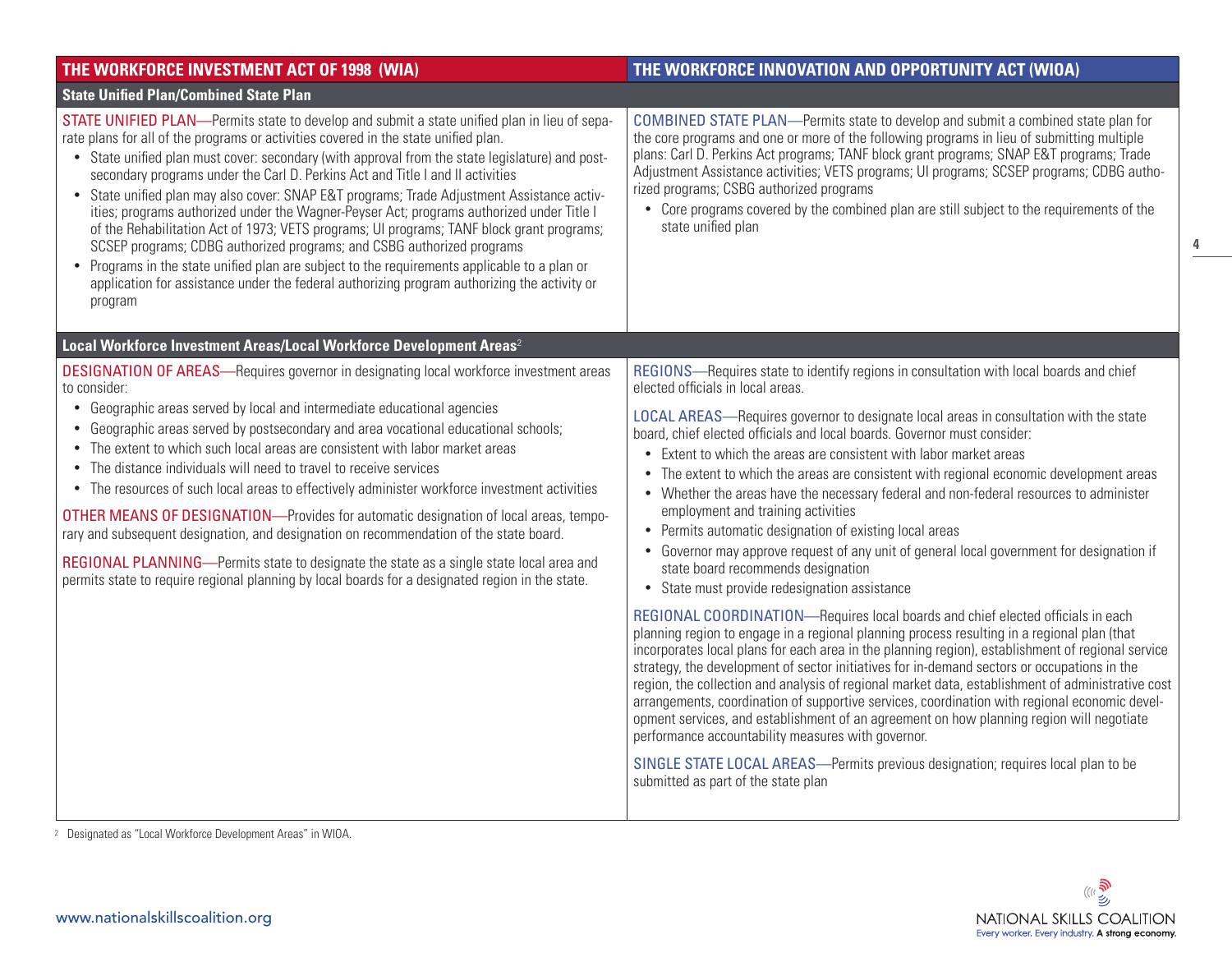| THE WORKFORCE INVESTMENT ACT OF 1998 (WIA)                                                                                                                                                                                                                                                                                                                                                                                                                                                                                                                                                                                                                                                                                                                                                                                                                                                                                                                                                                                                                                                                                                                                                                                                                                                                                                                                                                                                                                                                                                                                                                                                                                                                                                                                                                                                                                                                                                                                                                                                                                                                                                       | THE WORKFORCE INNOVATION AND OPPORTUNITY ACT (WIOA)                                                                                                                                                                                                                                                                                                                                                                                                                                                                                                                                                                                                                                                                                                                                                                                                                                                                                                                                                                                                                                                                                                                                                                                                                                                                                                                                                                                                                                                                          |
|--------------------------------------------------------------------------------------------------------------------------------------------------------------------------------------------------------------------------------------------------------------------------------------------------------------------------------------------------------------------------------------------------------------------------------------------------------------------------------------------------------------------------------------------------------------------------------------------------------------------------------------------------------------------------------------------------------------------------------------------------------------------------------------------------------------------------------------------------------------------------------------------------------------------------------------------------------------------------------------------------------------------------------------------------------------------------------------------------------------------------------------------------------------------------------------------------------------------------------------------------------------------------------------------------------------------------------------------------------------------------------------------------------------------------------------------------------------------------------------------------------------------------------------------------------------------------------------------------------------------------------------------------------------------------------------------------------------------------------------------------------------------------------------------------------------------------------------------------------------------------------------------------------------------------------------------------------------------------------------------------------------------------------------------------------------------------------------------------------------------------------------------------|------------------------------------------------------------------------------------------------------------------------------------------------------------------------------------------------------------------------------------------------------------------------------------------------------------------------------------------------------------------------------------------------------------------------------------------------------------------------------------------------------------------------------------------------------------------------------------------------------------------------------------------------------------------------------------------------------------------------------------------------------------------------------------------------------------------------------------------------------------------------------------------------------------------------------------------------------------------------------------------------------------------------------------------------------------------------------------------------------------------------------------------------------------------------------------------------------------------------------------------------------------------------------------------------------------------------------------------------------------------------------------------------------------------------------------------------------------------------------------------------------------------------------|
| <b>Local Board</b>                                                                                                                                                                                                                                                                                                                                                                                                                                                                                                                                                                                                                                                                                                                                                                                                                                                                                                                                                                                                                                                                                                                                                                                                                                                                                                                                                                                                                                                                                                                                                                                                                                                                                                                                                                                                                                                                                                                                                                                                                                                                                                                               |                                                                                                                                                                                                                                                                                                                                                                                                                                                                                                                                                                                                                                                                                                                                                                                                                                                                                                                                                                                                                                                                                                                                                                                                                                                                                                                                                                                                                                                                                                                              |
| MEMBERSHIP-Must include representatives of:<br>Business (majority of members must be business representatives)<br>• Local educational entities, including representatives of local educational agencies, local<br>school boards, entities providing adult education and literacy, and postsecondary educational<br>institutions (including representatives of community colleges where such entities exist)<br>Labor organizations<br>$\bullet$<br>Community-based organizations (CBO)<br>$\bullet$<br>Economic development agencies<br>Each one-stop partner<br>Other entities the chief local elected official determines appropriate<br>YOUTH COUNCILS—Requires establishment of youth councils as a subgroup of local board to de-<br>velop portion of local plan relating to youth; recommend providers of youth activities to be awarded<br>grants/contracts, and conduct oversight of providers; coordinate WIA-funded youth activities; and<br>other duties.<br>ALTERNATIVE ENTITIES—Allows alternative entities to be grandfathered in as local boards if<br>they 1) existed as of December 31, 1997 and 2) were established under JTPA or are substantially<br>similar to local boards; and 3) include representatives of business and labor.<br><b>BOARD FUNCTIONS-</b><br>• Develop and submit a local plan<br>Designate or certify one-stop operators<br>Identify eligible providers of youth activities by awarding grants or contracts on a competitive<br>basis<br>• Identify eligible providers of training services<br>• If the one-stop operator does not provide intensive services, identify eligible providers of<br>intensive services by awarding contracts<br>• Develop a budget<br>• Conduct oversight<br>Negotiate and reach agreement on local performance measures<br>• Assist the governor in developing the statewide employment statistics system under the<br>Wagner-Peyser Act<br>Coordinate workforce investment activities with economic development strategies and devel-<br>$\bullet$<br>op other employer linkages with such activities<br>• Promote the active participation of private sector employers | MEMBERSHIP-Must include representatives of:<br>Business (majority of members must be business representatives)<br>$\bullet$<br>The workforce (must include labor and representative of a labor-management apprentice-<br>ship program, may include CBOs and organizations serving out-of-school youth)<br>Local education and training activities (must include representatives of adult education<br>$\bullet$<br>providers, institutions of higher education providing workforce investment activities; may<br>include representatives of local educational agencies and CBOs working with individuals<br>with barriers to employment)<br>Governmental and economic and community development entities (must include represen-<br>$\bullet$<br>tatives of economic and community development activities, the state employment office,<br>vocational rehabilitation programs; may include agencies administering supportive service<br>programs or philanthropic organizations)<br>STANDING COMMITTEES-Requires board to establish standing committees that assist<br>with operational and other issues relating to the one-stop delivery system, youth services, and<br>individuals with disabilities.<br>BOARD FUNCTIONS-Maintains existing functions but adds requirements relating to<br>employer engagement, leveraging non-federal resources, and leading efforts to develop career<br>pathways and promote other proven and promising practices (including the establishment of<br>industry or sector partnerships). |
|                                                                                                                                                                                                                                                                                                                                                                                                                                                                                                                                                                                                                                                                                                                                                                                                                                                                                                                                                                                                                                                                                                                                                                                                                                                                                                                                                                                                                                                                                                                                                                                                                                                                                                                                                                                                                                                                                                                                                                                                                                                                                                                                                  |                                                                                                                                                                                                                                                                                                                                                                                                                                                                                                                                                                                                                                                                                                                                                                                                                                                                                                                                                                                                                                                                                                                                                                                                                                                                                                                                                                                                                                                                                                                              |

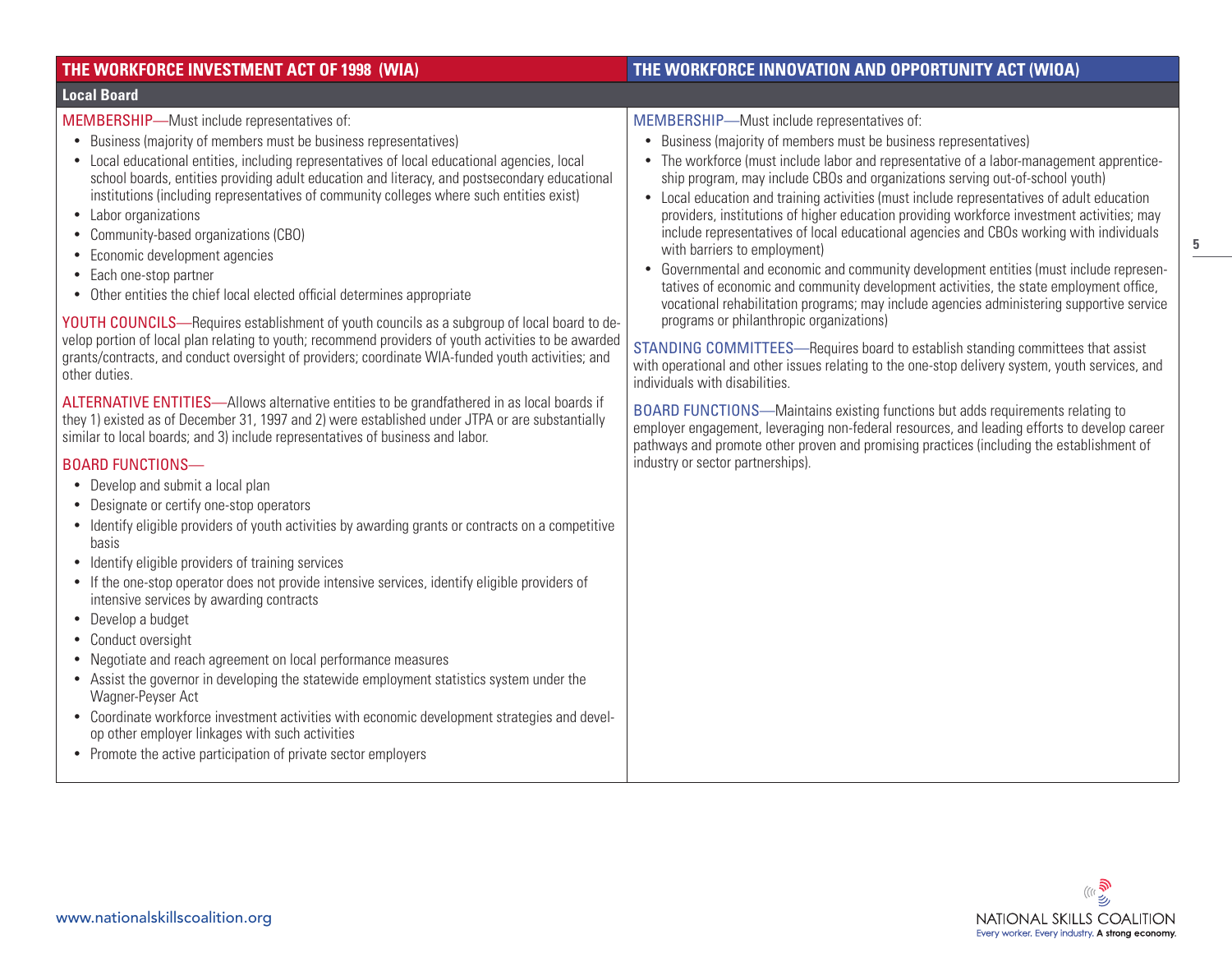| THE WORKFORCE INVESTMENT ACT OF 1998 (WIA)                                                                                                                                                                                                                                                                                                                                                                                                                                                                                                                                                                                                                                                                                                         | THE WORKFORCE INNOVATION AND OPPORTUNITY ACT (WIOA)                                                                                                                                                                                                                                                                                                                                                                                                                                                                                                                                                                                                                                          |
|----------------------------------------------------------------------------------------------------------------------------------------------------------------------------------------------------------------------------------------------------------------------------------------------------------------------------------------------------------------------------------------------------------------------------------------------------------------------------------------------------------------------------------------------------------------------------------------------------------------------------------------------------------------------------------------------------------------------------------------------------|----------------------------------------------------------------------------------------------------------------------------------------------------------------------------------------------------------------------------------------------------------------------------------------------------------------------------------------------------------------------------------------------------------------------------------------------------------------------------------------------------------------------------------------------------------------------------------------------------------------------------------------------------------------------------------------------|
| <b>Local Plan</b>                                                                                                                                                                                                                                                                                                                                                                                                                                                                                                                                                                                                                                                                                                                                  |                                                                                                                                                                                                                                                                                                                                                                                                                                                                                                                                                                                                                                                                                              |
| <b>PLAN TERM</b> —Requires a comprehensive five-year local plan developed by the local board in<br>partnership with appropriate chief elected official.<br><b>PLAN CONTENTS-</b><br>Identification of the local workforce investment needs of businesses, jobseekers, and workers,<br>$\bullet$<br>the current and projected employment opportunities, and the job skills necessary to obtain<br>such employment opportunities<br>Description of the one-stop system, including how the local board will ensure the continuous<br>improvement of the eligible providers of services, and a copy of each memorandum of under-<br>standing (MOU) between the local board and each one-stop partner<br>Description of the local levels of performance | PLAN TERM-Four year plan term. Local board must review every two years and submit<br>modifications to reflect changes in the labor market and economic conditions.<br>PLAN CONTENTS—In addition to requirements under WIA, must include descriptions of:<br>Strategic planning elements<br>• Workforce development system in the local area<br>• How local board will expand access to employment, training, education and supporting<br>services<br>The strategies and services that will be used to facilitate employer engagement; meet the<br>needs of business; better coordinate programs and economic development; and strengthen<br>linkages between one-stop delivery system and UI |
| Description and assessment of the type and availability of adult and dislocated worker em-<br>ployment and training activities in the area<br>Description of how the local board will coordinate workforce activities with statewide rapid<br>response activities<br>Description of the type and availability of youth services<br>$\bullet$<br>Description of the process for public input and comment on the local plan prior to submission<br>Identification of the entity responsible for the disbursal of grant funds<br>$\bullet$<br>Description of the competitive process to be used to award grants<br>Other such information as the governor may require                                                                                 | • How local board will coordinate education and workforce activities with secondary and<br>postsecondary programs<br>• Plans to maximize coordination of services provide by the state employment service<br>How board will coordinate with adult education and literacy programs<br>• How one-stop centers are implementing and transitioning into an integrated,<br>technology-enabled intake and case management information system                                                                                                                                                                                                                                                       |

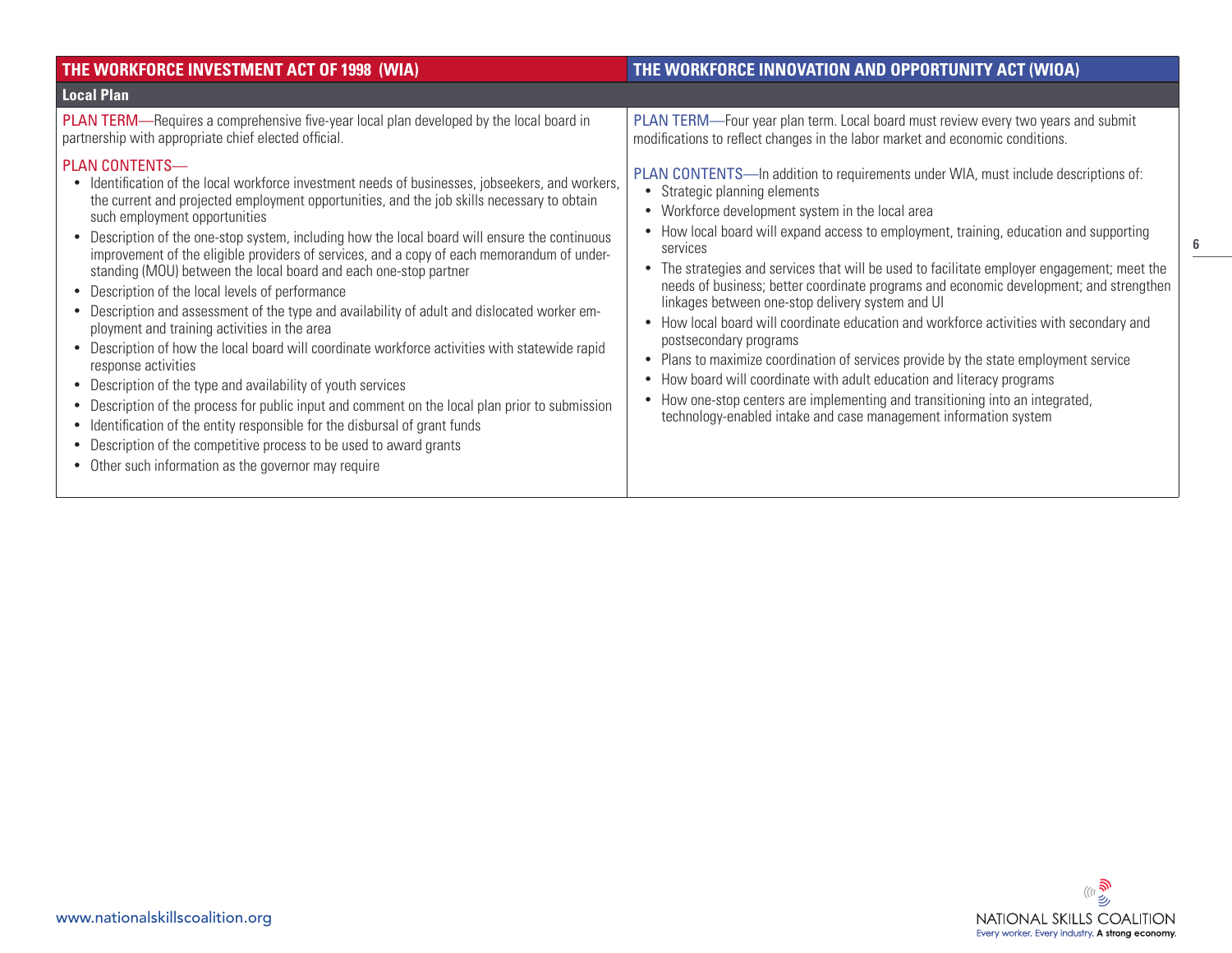### **THE WORKFORCE INVESTMENT ACT OF 1998 (WIA) THE WORKFORCE INNOVATION AND OPPORTUNITY ACT (WIOA) State Performance Accountability System**  CORE INDICATORS—3 • Adults and Older Youth (19-21) » Entry into unsubsidized employment » Retention in unsubsidized employment six months after employment entry » Earnings change six months after entry into unsubsidized employment » Credential rate among those who enter into unsubsidized employment » Excludes individuals who participate in only self-service and informational activities • Dislocated Workers » Same as adult indicators except that earnings replacement rate at six months is measured, rather than earnings change. • Core Indicators for Younger Youth (14-18)-» Attainment of basic skills and work readiness or occupational skills » Attainment of high school diplomas and their recognized equivalents » Placement and retention in postsecondary education or advanced training, or placement and retention in military service, employment, or qualified apprenticeships • Customer satisfaction indicators CORE INDICATORS FOR TITLE I, TITLE II, TITLE III, AND TITLE IV PROGRAMS— • The percentage of participants in unsubsidized employment during second quarter after exit • Percentage of program participants in unsubsidized employment during the fourth quarter after exit • Median earnings of participants in unsubsidized employment during second quarter after exit school diploma or equivalent during participation or within one year after program exit • Percentage of participants who during a program year are in education that leads to a recognized postsecondary credential or employment and who are achieving measurable gains towards those goals • Indicators of effectiveness in serving employers PRIMARY INDICATORS FOR YOUTH— • Percentage of program participants who are in education or training activities, or in unsubsidized employment during second quarter after exit • Percentage of participants who are participating in education or training activities or in unsubsidized employment during fourth quarter after exit

» Customer satisfaction of employers and participants

STATE ADJUSTED LEVELS OF PERFORMANCE—Set for first three years; adjusted levels for fourth and fifth years set prior to fourth year. Adjustment factors:

- Extent to which levels will assist state in attaining high level of customer satisfaction
- How levels compare with adjusted levels of other states taking into account factors including differences in economic conditions, participant characteristics at entry, and services to be provided
- Extent to which levels promote continuous improvement in performance and ensure optimal return on investment of federal funds
- 
- 
- 
- Percentage of participants who obtain a recognized postsecondary credential, secondary

- 
- Median earnings of participants in unsubsidized employment during second quarter after exit
- Percentage of participants who obtain a recognized postsecondary credential, secondary school diploma or equivalent during participation or within 1 year after program exit
- Percentage of participants who during a program year are in education that leads to a recognized postsecondary credential or employment and who are achieving measurable gains towards those goals
- Indicators of effectiveness in serving employers

INDICATOR RELATING TO CREDENTIAL—Participants who have earned a credential shall only be included in the percentage counted as meeting the criteria of they have obtained or retained employment or are in an education or training program leading to a recognized credential within one year of exit.

OTHER INDICATORS—Requires secretaries of Labor and Education to establish one or more primary indicators of performance that indicate the effectiveness in serving employers. Permits state to identify additional measures in state plan.

STATE ADJUSTED LEVELS OF PERFORMANCE—Set for the first two years; adjusted levels for third and fourth years prior to third year.

DEFINITIONS OF INDICATORS OF PERFORMANCE—Requires DOL and DoEd to issue definitions for performance indicators.

<sup>3</sup> Most states have adopted the "common measures" (entered employment, employment retention, and average earnings for adults and dislocated workers; placement in employment or education, attainment of a degree or certificate, and literacy and numeracy gains for youth) via waivers.

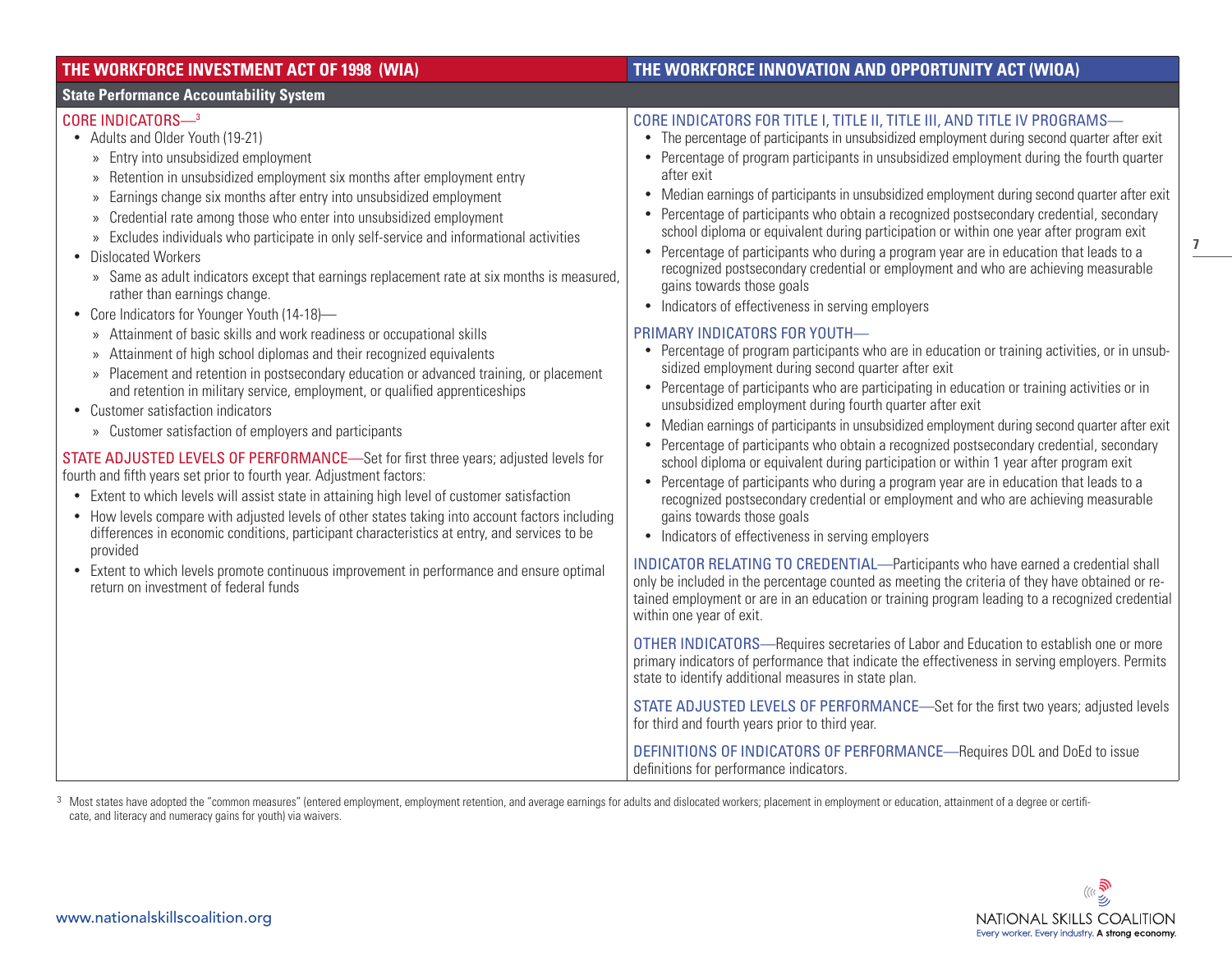| THE WORKFORCE INVESTMENT ACT OF 1998 (WIA)                                                                                                                                                                                                                                                                                                                                                                                                                                                                                                                                                                                                                                                                                                                                                                                                                                                                                                                                                                                                                                                                                                                              | THE WORKFORCE INNOVATION AND OPPORTUNITY ACT (WIOA)                                                                                                                                                                                                                                                                                                                                                                                                                                                                                                                                                                                                                                                                                                                                                                                                                                                                                                                                                                                                                                                                                                                                                                                                                                                                                                                                                                                                                                                                                                                                                                                                                                                                                                                                                                                                                                                                                                                                                                                                                                                                                                                                                                                                                                                                 |
|-------------------------------------------------------------------------------------------------------------------------------------------------------------------------------------------------------------------------------------------------------------------------------------------------------------------------------------------------------------------------------------------------------------------------------------------------------------------------------------------------------------------------------------------------------------------------------------------------------------------------------------------------------------------------------------------------------------------------------------------------------------------------------------------------------------------------------------------------------------------------------------------------------------------------------------------------------------------------------------------------------------------------------------------------------------------------------------------------------------------------------------------------------------------------|---------------------------------------------------------------------------------------------------------------------------------------------------------------------------------------------------------------------------------------------------------------------------------------------------------------------------------------------------------------------------------------------------------------------------------------------------------------------------------------------------------------------------------------------------------------------------------------------------------------------------------------------------------------------------------------------------------------------------------------------------------------------------------------------------------------------------------------------------------------------------------------------------------------------------------------------------------------------------------------------------------------------------------------------------------------------------------------------------------------------------------------------------------------------------------------------------------------------------------------------------------------------------------------------------------------------------------------------------------------------------------------------------------------------------------------------------------------------------------------------------------------------------------------------------------------------------------------------------------------------------------------------------------------------------------------------------------------------------------------------------------------------------------------------------------------------------------------------------------------------------------------------------------------------------------------------------------------------------------------------------------------------------------------------------------------------------------------------------------------------------------------------------------------------------------------------------------------------------------------------------------------------------------------------------------------------|
| <b>Local Performance Accountability Measures</b>                                                                                                                                                                                                                                                                                                                                                                                                                                                                                                                                                                                                                                                                                                                                                                                                                                                                                                                                                                                                                                                                                                                        |                                                                                                                                                                                                                                                                                                                                                                                                                                                                                                                                                                                                                                                                                                                                                                                                                                                                                                                                                                                                                                                                                                                                                                                                                                                                                                                                                                                                                                                                                                                                                                                                                                                                                                                                                                                                                                                                                                                                                                                                                                                                                                                                                                                                                                                                                                                     |
| Local performance measures consist of the same core indicators and customer satisfaction indica-<br>tors required for states.                                                                                                                                                                                                                                                                                                                                                                                                                                                                                                                                                                                                                                                                                                                                                                                                                                                                                                                                                                                                                                           | Core indicators are the same as state indicators; local areas negotiate local levels of perfor-<br>mance with governor, chief elected official.                                                                                                                                                                                                                                                                                                                                                                                                                                                                                                                                                                                                                                                                                                                                                                                                                                                                                                                                                                                                                                                                                                                                                                                                                                                                                                                                                                                                                                                                                                                                                                                                                                                                                                                                                                                                                                                                                                                                                                                                                                                                                                                                                                     |
| <b>Evaluation, Sanctions and Performance Reports</b>                                                                                                                                                                                                                                                                                                                                                                                                                                                                                                                                                                                                                                                                                                                                                                                                                                                                                                                                                                                                                                                                                                                    |                                                                                                                                                                                                                                                                                                                                                                                                                                                                                                                                                                                                                                                                                                                                                                                                                                                                                                                                                                                                                                                                                                                                                                                                                                                                                                                                                                                                                                                                                                                                                                                                                                                                                                                                                                                                                                                                                                                                                                                                                                                                                                                                                                                                                                                                                                                     |
| SANCTIONS FOR STATE FAILURE TO MEET PERFORMANCE MEASURES—If a state fails to<br>meet state adjusted levels of performance relating to core and customer satisfaction indicators for<br>a program for any program year, the secretary shall upon request provide technical assistance. If<br>such failure continues for a second consecutive year, the secretary may reduce the following year's<br>grant award by up to 5 percent. Such penalty will be based on the degree of failure to meet state<br>adjusted levels of performance.<br>SANCTIONS FOR LOCAL FAILURE TO MEET PERFORMANCE MEASURES-If a local area<br>fails to meet levels of performance in relation to core and customer satisfaction indicators, the<br>governor, or upon request of the governor, the secretary, shall provide technical assistance. If<br>such failure continues for a second year, the governor shall take corrective actions, which may<br>require appointment of a new local board, prohibit use of eligible providers and one-stop partners<br>identified as achieving a poor level of performance, or take other such actions as the governor<br>determines are appropriate. | Essentially maintains language in WIA relating to evaluation of state programs, fiscal and man-<br>agement accountability systems, and state and local failure to meet performance measures.<br>PERFORMANCE REPORTS-<br>• Requires DOL and DoEd to develop performance report templates for use by states, local<br>areas, and eligible providers<br>State and Local Performance Reports: includes level of performance under accountability<br>$\bullet$<br>measures (including with respect to individuals with barriers to employment disaggregated<br>by subpopulation); total number of participants served by each program (disaggregated);<br>number of participants receiving career and training services and the funds spent on each<br>type of service; number of participants who exited from career and training services; aver-<br>age cost per participant; the percentage of participants who received training services and<br>obtained unsubsidized employment in field related to that training; percentage of state's<br>allotment spent on administrative costs; and number of participants enrolled in more than<br>one program. For local areas implementing pay-for-performance contract strategies: the<br>performance of service providers entering into contracts for such strategies, measured<br>against performance specified in their contracts; and an evaluation of the design of the<br>programs and performance of the strategies, and (where possible) the level of satisfaction<br>with the strategies<br>Eligible Training Provider Performance Reports: includes levels of performance under ac-<br>$\bullet$<br>countability measures; total number of individuals exiting in the program of study; the total<br>number of participants served by each adult and dislocated worker program (including<br>number of individuals w/ barriers to employment served, disaggregated); the total number<br>of participants who exited from training services, disaggregated; and the average cost per<br>participant receiving training services<br>PAY-FOR-PERFORMANCE CONTRACT STRATEGY INCENTIVES-Permits governor to use<br>non-federal funds to establish incentives for local boards to implement pay-for-performance<br>contract strategies for training service delivery. |

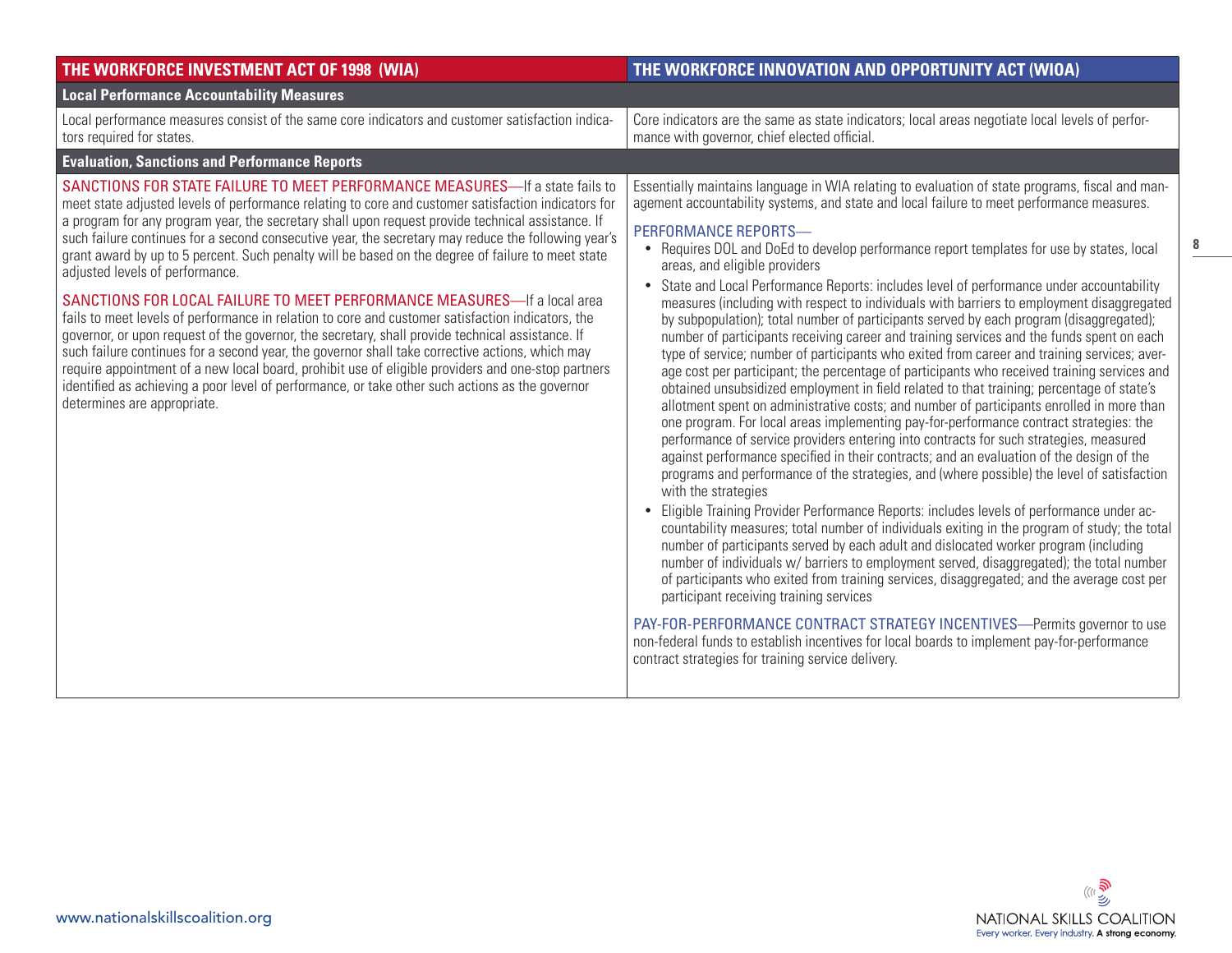| THE WORKFORCE INVESTMENT ACT OF 1998 (WIA)                                                                                                                                                                                                                                                                                                                                                                                                                                                                                                                                                                                                                                                                                                                                                                                                                                                                                                                                                                                                                                                                                                                                                                                                                                                                                                                                               | THE WORKFORCE INNOVATION AND OPPORTUNITY ACT (WIOA)                                                                                                                                                                                                                                                                                                                                                                                                                                                                                                                                                                                                                                                                                                                                                                                                                                                                                                                                                                                                                                                                                                                                                                                                                                                                                                                                                                                                                                                                                                                                                                                                                        |
|------------------------------------------------------------------------------------------------------------------------------------------------------------------------------------------------------------------------------------------------------------------------------------------------------------------------------------------------------------------------------------------------------------------------------------------------------------------------------------------------------------------------------------------------------------------------------------------------------------------------------------------------------------------------------------------------------------------------------------------------------------------------------------------------------------------------------------------------------------------------------------------------------------------------------------------------------------------------------------------------------------------------------------------------------------------------------------------------------------------------------------------------------------------------------------------------------------------------------------------------------------------------------------------------------------------------------------------------------------------------------------------|----------------------------------------------------------------------------------------------------------------------------------------------------------------------------------------------------------------------------------------------------------------------------------------------------------------------------------------------------------------------------------------------------------------------------------------------------------------------------------------------------------------------------------------------------------------------------------------------------------------------------------------------------------------------------------------------------------------------------------------------------------------------------------------------------------------------------------------------------------------------------------------------------------------------------------------------------------------------------------------------------------------------------------------------------------------------------------------------------------------------------------------------------------------------------------------------------------------------------------------------------------------------------------------------------------------------------------------------------------------------------------------------------------------------------------------------------------------------------------------------------------------------------------------------------------------------------------------------------------------------------------------------------------------------------|
| <b>One-Stop Delivery System: Partners</b>                                                                                                                                                                                                                                                                                                                                                                                                                                                                                                                                                                                                                                                                                                                                                                                                                                                                                                                                                                                                                                                                                                                                                                                                                                                                                                                                                |                                                                                                                                                                                                                                                                                                                                                                                                                                                                                                                                                                                                                                                                                                                                                                                                                                                                                                                                                                                                                                                                                                                                                                                                                                                                                                                                                                                                                                                                                                                                                                                                                                                                            |
| <b>REQUIRED PARTNERS-</b><br>• WIA Title I programs<br>• Wagner-Peyser programs<br>• Adult Education and Literacy programs<br>• Rehabilitation Act programs<br>• Welfare-to-Work<br>• Older Americans Act programs<br>• Perkins postsecondary vocational education activities<br>• Trade Adjustment Assistance and NAFTA-TAA programs<br>• Veterans Employment and Training<br>• Community Service Block Grant employment and training activities<br>• HUD employment and training activities<br>• Unemployment compensation programs<br>RESPONSIBILITIES OF REQUIRED PARTNERS-Required partners must:<br>• Make available to participants through a one-stop system the core services applicable to such<br>program or activity<br>• Participate in the operation of the system consistent with terms of a MOU with the require-<br>ments of federal law applicable to the program.<br>ADDITIONAL PARTNERS-May add if local board and chief elected official approve participation:<br>• TANF<br>• Food Stamp employment, training, and work programs<br>• National and Community Service Act programs<br>• Other federal, state, or local programs, including private sector programs<br>MEMORANDUM OF UNDERSTANDING-Requires local board and one-stop partners to enter<br>into an MOU concerning the operation of the one-stop delivery system in the local area, that<br>describes: | <b>REQUIRED PARTNERS-</b><br>• Partners required under WIA<br>• Second Chance Act programs<br>• TANF (unless the governor makes a written determination to exclude TANF)<br>RESPONSIBILITIES OF REQUIRED PARTNERS-Required partners must:<br>• Make available through the one-stop system the career services applicable to such pro-<br>gram or activity<br>• Use a portion of funds available for the program and activities to maintain the one-stop<br>system, including infrastructure costs of one-stop centers<br>• Enter into a local MOU with the local board, relating to the operation of the one-stop<br>system<br>• Participate in the operation of the one-stop system, consistent with the MOU and federal<br>law<br>Provide representation on the state board<br>$\bullet$<br>ADDITIONAL PARTNERS-With approval of local board and chief elected official:<br>• Employment and training programs administered by the SSA<br>• SNAP and SNAP E&T programs<br>Client assistance programs<br>$\bullet$<br>National and Community Service state grants<br>$\bullet$<br>Other appropriate federal, state or local employment, education and training programs<br>$\bullet$<br>MEMORANDUM OF UNDERSTANDING—Largely maintains requirements under WIA, adding:<br>• Methods to ensure needs of workers and youth (including individuals with barriers to<br>employment) are addressed<br>• Procedure for amending and assurances the MOU will be reviewed once every two years<br>ONE-STOP OPERATORS-Essentially maintains requirements under WIA. Adds new require-<br>ment that state and local boards ensure one-stop operators do not establish practices that |
| • The services to be provided through the one-stop delivery system<br>• How the costs of such services and operating costs will be funded<br>• Methods of referral of individuals between the one-stop operator and one-stop partners for<br>services and activities<br>• Duration of the MOU                                                                                                                                                                                                                                                                                                                                                                                                                                                                                                                                                                                                                                                                                                                                                                                                                                                                                                                                                                                                                                                                                            | create disincentives to providing services to individuals with barriers to employment who may<br>require longer-term services.                                                                                                                                                                                                                                                                                                                                                                                                                                                                                                                                                                                                                                                                                                                                                                                                                                                                                                                                                                                                                                                                                                                                                                                                                                                                                                                                                                                                                                                                                                                                             |
| <b>ONE-STOP OPERATORS</b> —Requires local board, with chief elected official to designate or certify<br>one stop operators and to terminate operators for cause. Eligible entities will be designated or cer-<br>tified by a competitive process in accordance with an agreement reached by local board and con-<br>sortium of entities that at a minimum includes three or more one-stop partners. One stop operators<br>may include: postsecondary institutions, employment service agencies, private nonprofits (including<br>CBOs), private for-profit entities, government agencies, or another interested organization or entity                                                                                                                                                                                                                                                                                                                                                                                                                                                                                                                                                                                                                                                                                                                                                   |                                                                                                                                                                                                                                                                                                                                                                                                                                                                                                                                                                                                                                                                                                                                                                                                                                                                                                                                                                                                                                                                                                                                                                                                                                                                                                                                                                                                                                                                                                                                                                                                                                                                            |



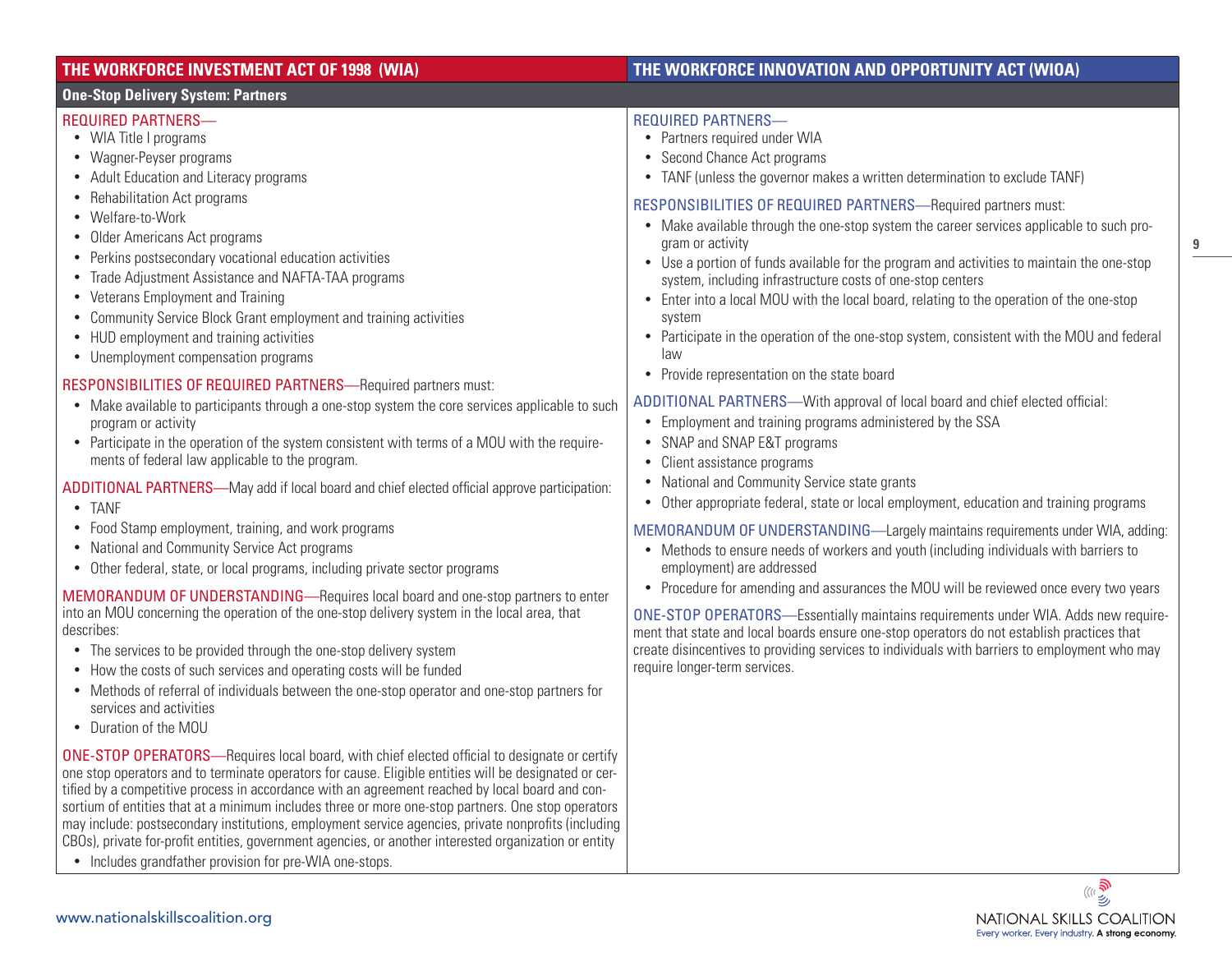| THE WORKFORCE INVESTMENT ACT OF 1998 (WIA)                                                                                                                                                                                                                                                                                                                                                                                                                                                                                                                                                                                                                                                                                                                                                                                                                                                         | THE WORKFORCE INNOVATION AND OPPORTUNITY ACT (WIOA)                                                                                                                                                                                                                                                                                                                                                                                                                                                                                                                                                                                                                                                                                                                                                                                                                                                                                                                                                                                                                                                                                                                                                                                                                                                                                                                                                                                                                                                                                                                                                                                                                                                                                                                                             |
|----------------------------------------------------------------------------------------------------------------------------------------------------------------------------------------------------------------------------------------------------------------------------------------------------------------------------------------------------------------------------------------------------------------------------------------------------------------------------------------------------------------------------------------------------------------------------------------------------------------------------------------------------------------------------------------------------------------------------------------------------------------------------------------------------------------------------------------------------------------------------------------------------|-------------------------------------------------------------------------------------------------------------------------------------------------------------------------------------------------------------------------------------------------------------------------------------------------------------------------------------------------------------------------------------------------------------------------------------------------------------------------------------------------------------------------------------------------------------------------------------------------------------------------------------------------------------------------------------------------------------------------------------------------------------------------------------------------------------------------------------------------------------------------------------------------------------------------------------------------------------------------------------------------------------------------------------------------------------------------------------------------------------------------------------------------------------------------------------------------------------------------------------------------------------------------------------------------------------------------------------------------------------------------------------------------------------------------------------------------------------------------------------------------------------------------------------------------------------------------------------------------------------------------------------------------------------------------------------------------------------------------------------------------------------------------------------------------|
| <b>Establishment of One-Stop Delivery System</b>                                                                                                                                                                                                                                                                                                                                                                                                                                                                                                                                                                                                                                                                                                                                                                                                                                                   |                                                                                                                                                                                                                                                                                                                                                                                                                                                                                                                                                                                                                                                                                                                                                                                                                                                                                                                                                                                                                                                                                                                                                                                                                                                                                                                                                                                                                                                                                                                                                                                                                                                                                                                                                                                                 |
| <b>REQUIRED SERVICES-Providing:</b><br>• Core services<br>• Access to intensive services and training services<br>Access to permissible local employment and training activities<br>Access to programs and activities carried out by one-stop partners<br>Access to national employment statistics and all job search, placement, and other labor<br>exchange services under the Wagner-Peyser Act<br><b>SERVICE DELIVERY</b> —The one-stop delivery system:<br>• Must at a minimum make each of these programs, services and activities accessible in not<br>less than one physical center in each local area<br>• May also make programs and services and activities available through a network of affiliated<br>sites and through a network of eligible one-stop partners<br>• May have specialized centers to address special needs (i.e. dislocated workers, youth, key<br>industry sectors) | REQUIRED SERVICES—Essentially maintains requirements under WIA. Consolidates core<br>and intensive services as "career services."<br>SERVICE DELIVERY—Essentially maintains requirements under WIA.<br>CO-LOCATION—Requires employment services offices to be collocated with one-stop centers.<br>CONTINUOUS IMPROVEMENT-In order to be eligible for infrastructure funding, state<br>board must establish objective criteria and processes to assess effectiveness, physical and<br>programmatic accessibility, and continuous improvement of one-stop centers and the one-stop<br>delivery system, including standards relating to service coordination.<br>INFRASTRUCTURE FUNDING-Local areas may fund infrastructure costs through methods<br>described in the MOU or through a new state infrastructure funding method.<br>• If local areas fail to reach an agreement through MOU, required partner programs most<br>provide the governor with a "covered portion" to assist with one-stop infrastructure costs<br>• Funds provided for "covered portion" may only come from administrative funds<br>• Contributions are capped at:<br>» Three percent of federal funds provided to a state for a fiscal year for WIA youth, adult,<br>and dislocated worker programs and the Employment Service; and<br>» 1.5 percent of federal funds provided to a state for a fiscal year for all other required<br>partners<br>• Federal direct spending programs not required to provide more than the cost of proportion-<br>ate use of the one-stop centers for the program in the state<br>Requires a portion of federal funds (or non-cash resources) made available to required or addi-<br>tional partners to be used to pay for additional costs for operating the one-stop system that are |
|                                                                                                                                                                                                                                                                                                                                                                                                                                                                                                                                                                                                                                                                                                                                                                                                                                                                                                    | not covered by infrastructure funds                                                                                                                                                                                                                                                                                                                                                                                                                                                                                                                                                                                                                                                                                                                                                                                                                                                                                                                                                                                                                                                                                                                                                                                                                                                                                                                                                                                                                                                                                                                                                                                                                                                                                                                                                             |

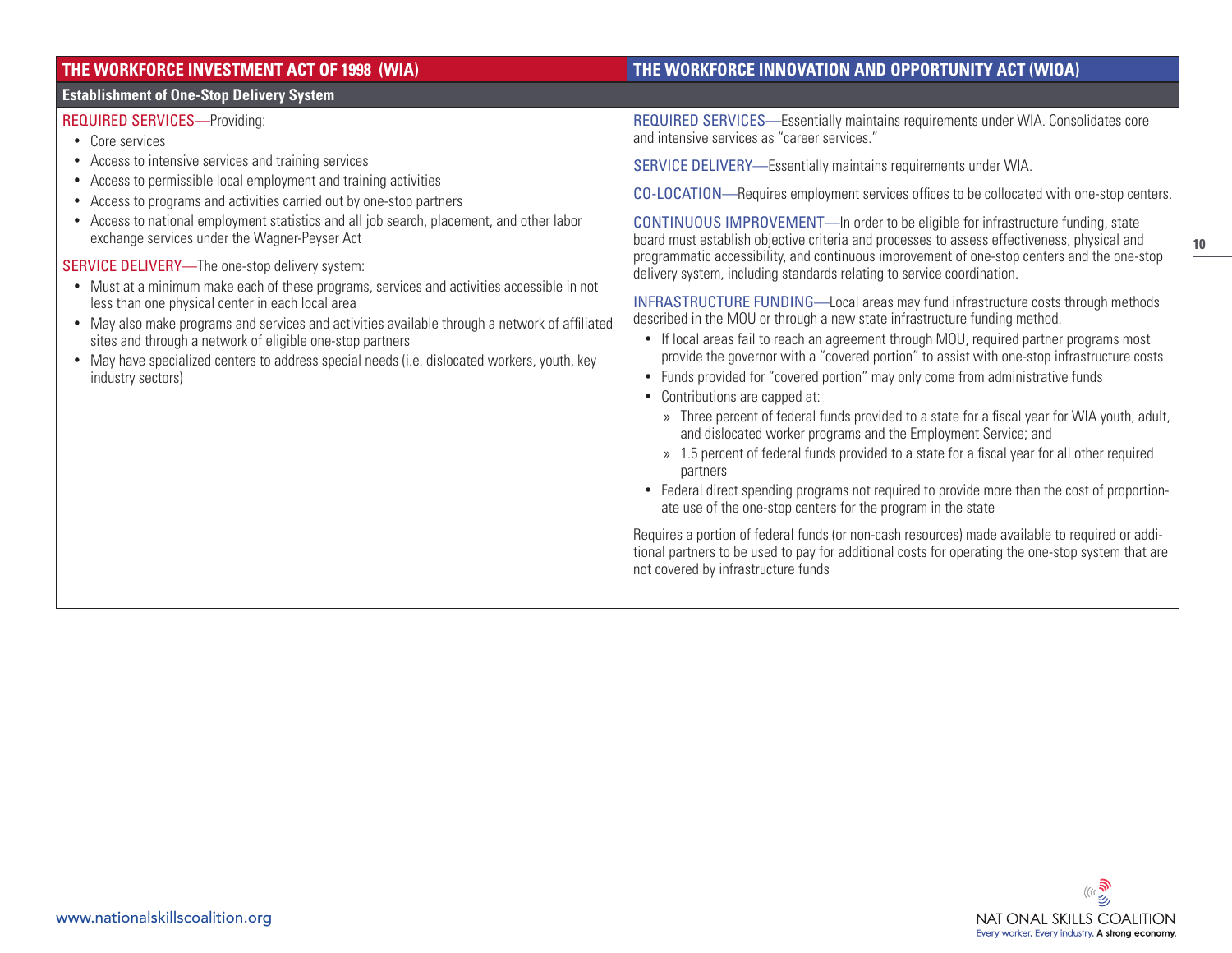| THE WORKFORCE INVESTMENT ACT OF 1998 (WIA)                                                                                                                                                                                                                                                                                                                                                                                                                                                                                                                                                                                                                                                                                                                                                                                                                                                                                                                                                                                                                                                                                                                                                                                                                  | THE WORKFORCE INNOVATION AND OPPORTUNITY ACT (WIOA)                                                                                                                                                                                                                                                                                                                                                                                                                                                                                                                                                                                                                                                                                                                                                                                                                                                                                                                                 |
|-------------------------------------------------------------------------------------------------------------------------------------------------------------------------------------------------------------------------------------------------------------------------------------------------------------------------------------------------------------------------------------------------------------------------------------------------------------------------------------------------------------------------------------------------------------------------------------------------------------------------------------------------------------------------------------------------------------------------------------------------------------------------------------------------------------------------------------------------------------------------------------------------------------------------------------------------------------------------------------------------------------------------------------------------------------------------------------------------------------------------------------------------------------------------------------------------------------------------------------------------------------|-------------------------------------------------------------------------------------------------------------------------------------------------------------------------------------------------------------------------------------------------------------------------------------------------------------------------------------------------------------------------------------------------------------------------------------------------------------------------------------------------------------------------------------------------------------------------------------------------------------------------------------------------------------------------------------------------------------------------------------------------------------------------------------------------------------------------------------------------------------------------------------------------------------------------------------------------------------------------------------|
| <b>Identification of Eligible Providers of Training Services</b>                                                                                                                                                                                                                                                                                                                                                                                                                                                                                                                                                                                                                                                                                                                                                                                                                                                                                                                                                                                                                                                                                                                                                                                            |                                                                                                                                                                                                                                                                                                                                                                                                                                                                                                                                                                                                                                                                                                                                                                                                                                                                                                                                                                                     |
| <b>ELIGIBILITY</b> —To be eligible to receive funds, provider is required to be:<br>• A postsecondary institution that is eligible to receive federal funds under the Higher Education<br>Act of 1965 and that offers a program that leads to an associate or baccalaureate degree, or<br>certificate<br>• A registered apprenticeship program<br>• Another public or private provider of a program of training services (conditional eligibility)<br>Providers of on-the-job or customized training shall not be subject to these requirements<br><b>STATE CRITERIA</b> —Automatic initial eligibility for postsecondary educational institutions and reg-<br>istered apprenticeship programs. For other eligible providers, governor shall establish a procedure<br>for local boards to determine initial eligibility.<br>• In establishing subsequent eligibility procedures, local boards must consider the specific<br>economic, geographic and demographic factors in the local area and the characteristics of the<br>populations served by providers seeking eligibility<br>Requires training providers to submit information on performance and performance cost and<br>training services information for all participants who received assistance | ELIGIBILITY-Maintains requirements under WIA.<br><b>STATE CRITERIA-</b><br>· Governor must consider:<br>» Performance of training providers with respect to performance accountability and other<br>measures<br>Whether the training programs of such providers relate to in-demand occupations<br>$\mathcal{Y}$<br>The need to ensure access to training services throughout the state<br>$\rangle$<br>Information reported to state agencies with respect to other federal and state training<br>$\rangle$<br>programs, including one-stop partners<br>» Requirements for state licensing of training providers<br>Ways criteria can encourage providers to use industry recognized certifications<br>X)<br>Ability of providers to offer programs leading to recognized postsecondary credentials<br>$\rangle$<br>Program quality<br>$\rangle\!\rangle$<br>The ability of providers to provide training to individuals who are employed and those<br>with barriers to employment |
|                                                                                                                                                                                                                                                                                                                                                                                                                                                                                                                                                                                                                                                                                                                                                                                                                                                                                                                                                                                                                                                                                                                                                                                                                                                             | STATE INFORMATION REQUIREMENTS-<br>• Requires training service provider to submit information to the State, including: informa-<br>tion on the performance of the provider with respect to the performance accountability<br>measures; information on recognized postsecondary credentials received by participants;<br>information on cost of attendance; information on program completion rates; and informa-<br>tion on state criteria.<br>• Providers may receive initial eligibility for only 1 year for a particular program.<br>LOCAL CRITERIA-Permits local board to establish criteria and information requirements<br>CRITERIA AND INFORMATION REQUIREMENTS TO ESTABLISH INITIAL ELIGIBILITY-<br>Permits providers to seek initial eligibility by providing program-specific information based on<br>criteria established by the state.                                                                                                                                  |
| <b>Eligible Providers of Youth Activities</b>                                                                                                                                                                                                                                                                                                                                                                                                                                                                                                                                                                                                                                                                                                                                                                                                                                                                                                                                                                                                                                                                                                                                                                                                               |                                                                                                                                                                                                                                                                                                                                                                                                                                                                                                                                                                                                                                                                                                                                                                                                                                                                                                                                                                                     |
| Requires local board to award grants and contracts to eligible providers on a competitive basis<br>based on recommendations of the youth council and the criteria set forth in the state plan and to<br>conduct oversight with respect to providers.                                                                                                                                                                                                                                                                                                                                                                                                                                                                                                                                                                                                                                                                                                                                                                                                                                                                                                                                                                                                        | Requires local board to award grants to providers based on criteria set forth in the state<br>$\bullet$<br>plan, considering the ability of the providers to meet performance accountability measures<br>Permits local boards to sole-source award grants if it determines there are insufficient<br>$\bullet$<br>providers to award grants on a competitive basis                                                                                                                                                                                                                                                                                                                                                                                                                                                                                                                                                                                                                  |

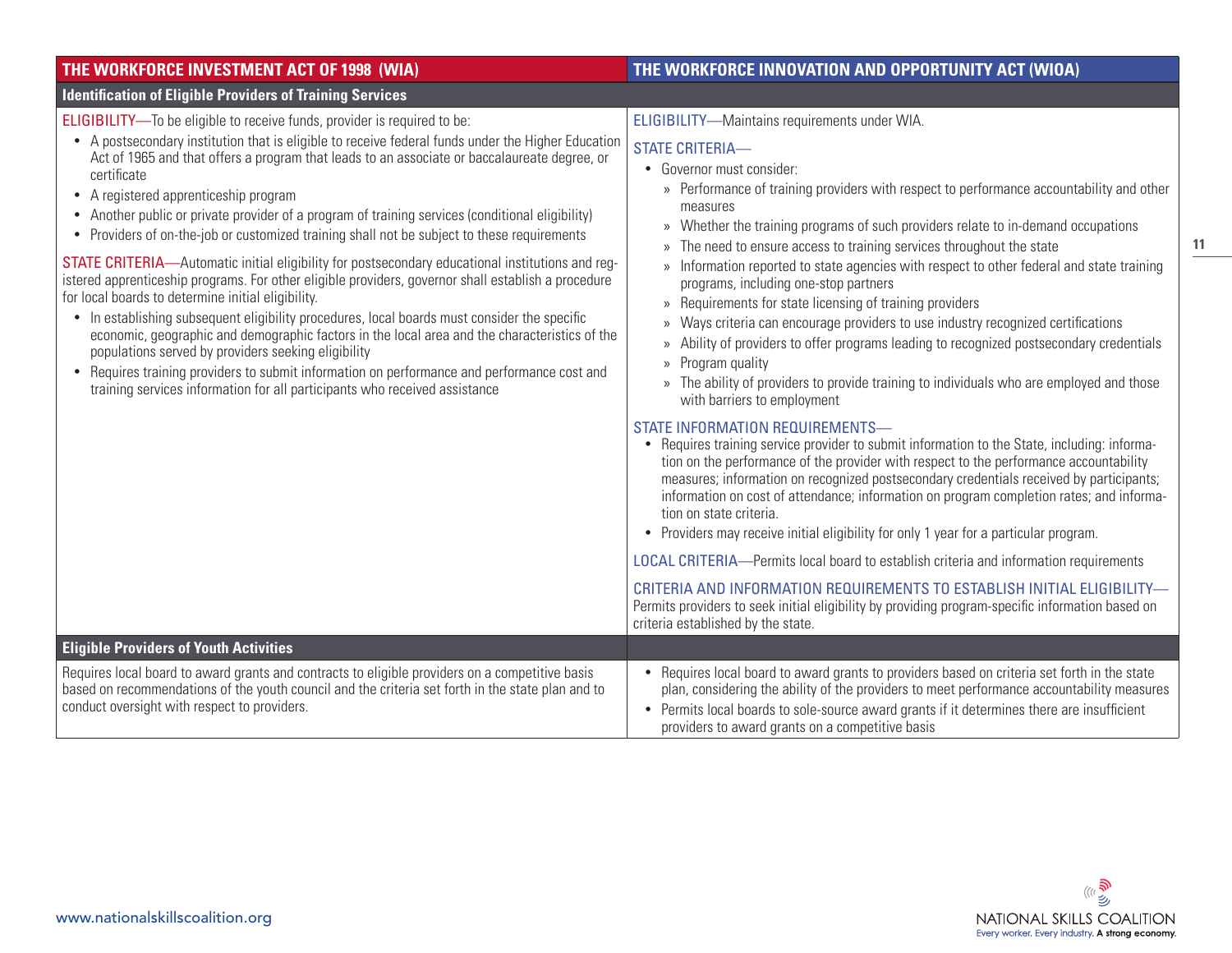| <b>THE WORKFORCE INVESTMENT ACT OF 1998 (WIA)</b>                                                                                                                                                                                                                                                                                                                                                                                                                                                                                                                                                                                                                                                                                                                                                                                                                                                                                    | THE WORKFORCE INNOVATION AND OPPORTUNITY ACT (WIOA)                                                                                                                                                                                                                                                                                                                                                                                                                                                                                                                                                                                                                                                                                                                                                                                                                      |
|--------------------------------------------------------------------------------------------------------------------------------------------------------------------------------------------------------------------------------------------------------------------------------------------------------------------------------------------------------------------------------------------------------------------------------------------------------------------------------------------------------------------------------------------------------------------------------------------------------------------------------------------------------------------------------------------------------------------------------------------------------------------------------------------------------------------------------------------------------------------------------------------------------------------------------------|--------------------------------------------------------------------------------------------------------------------------------------------------------------------------------------------------------------------------------------------------------------------------------------------------------------------------------------------------------------------------------------------------------------------------------------------------------------------------------------------------------------------------------------------------------------------------------------------------------------------------------------------------------------------------------------------------------------------------------------------------------------------------------------------------------------------------------------------------------------------------|
| <b>State Allotments for Youth Workforce Investment Activities</b>                                                                                                                                                                                                                                                                                                                                                                                                                                                                                                                                                                                                                                                                                                                                                                                                                                                                    |                                                                                                                                                                                                                                                                                                                                                                                                                                                                                                                                                                                                                                                                                                                                                                                                                                                                          |
| STATE ALLOTMENT FORMULA-<br>33 1/3 percent based on relative number of unemployed individuals in areas of substantial<br>unemployment<br>• 33 1/3 percent based on relative excess number of unemployed individuals<br>• 33 1/3 percent based on relative number of disadvantaged youth<br>• Hold harmless and small state minimum provisions<br>• Outlying areas: requires secretary to reserve no more than .25 percent of funds made avail-<br>able for outlying areas<br>• Requires secretary to, in fiscal years in which appropriations for youth activities are equal to<br>or less than \$1B, reserve a portion of the amount appropriated for youth opportunity grants<br>(capped at \$250M) and youth activities under migrant and seasonal farmworker programs<br>(capped at four percent of funding for youth activities in excess of \$1B)<br>• Requires secretary to make funds available for Native American programs | STATE ALLOTMENT FORMULA-<br>Maintains WIA requirements regarding state formula allotments (adds provision on con-<br>centrated employment programs and disadvantaged youth)<br>Changes hold harmless to require that no state receive less than the greater of either 90<br>percent of the previous year's allotment or 100 percent of the FY 2014 allotment. Main-<br>tains WIA provision on small state minimum.<br>Maintains WIA requirements regarding minimum and maximum allotment percentages<br>Requires DOL, in years for which appropriations for youth activities exceeds \$925,000,000<br>to reserve a portion (not more than \$10M) for youth activities for migrant and seasonal<br>farmworkers<br>Caps total allotment for Native American youth workforce investment activities at 1.5<br>percent<br>Maintains WIA requirements regarding outlying areas |
| <b>Within-State Allocations for Youth Activities</b>                                                                                                                                                                                                                                                                                                                                                                                                                                                                                                                                                                                                                                                                                                                                                                                                                                                                                 |                                                                                                                                                                                                                                                                                                                                                                                                                                                                                                                                                                                                                                                                                                                                                                                                                                                                          |
| Not more than 15 percent of youth formula funds can be reserved at the state level. Funds<br>allocated to local areas based on each of the three factors used by secretary to determine state<br>allocation. Allows states in lieu of the formula allocation to reserve not less than 70 percent for the<br>formula allocation and use the remainder on the basis of a formula that incorporates additional fac-<br>tors relating to excess youth poverty and unemployment. Limits administrative costs to 10 percent.                                                                                                                                                                                                                                                                                                                                                                                                               | Maintains WIA requirements regarding within state allocations.                                                                                                                                                                                                                                                                                                                                                                                                                                                                                                                                                                                                                                                                                                                                                                                                           |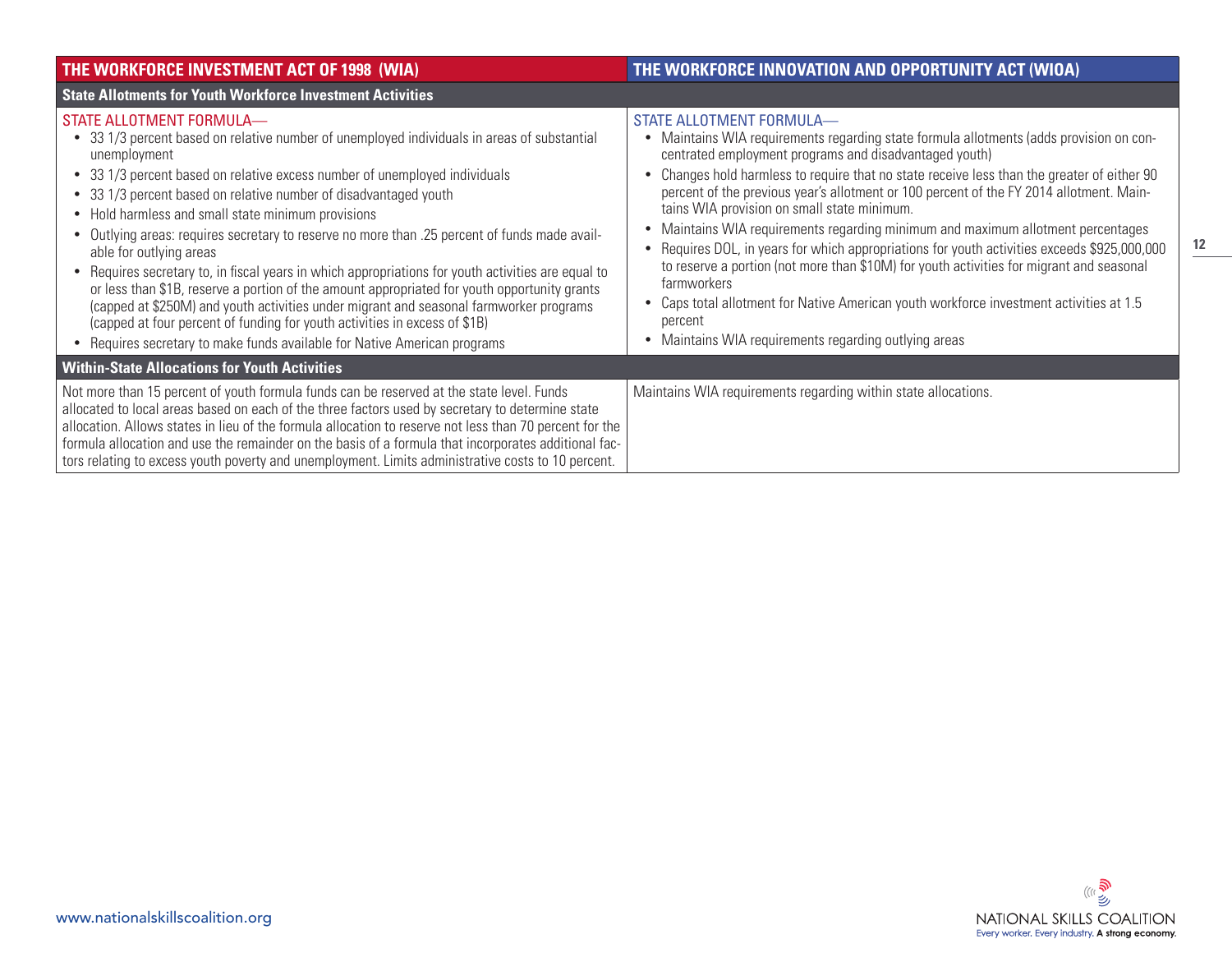### **Youth Activities**

### REQUIRED STATEWIDE ACTIVITIES—

- Disseminating a list of eligible providers of youth activities
- Carrying out same activities described under required adult activities (below)
- Providing additional assistance to local areas with high concentrations of eligible youth

### ALLOWABLE STATEWIDE ACTIVITIES—

- Carrying out same activities described as allowable statewide adult activities (below)
- Carrying out, on a statewide basis, programs that incorporate local elements and requirements

### LOCAL ELEMENTS AND REQUIREMENTS—

- Provide objective assessment of the academic/skill/service levels and needs of each participant
- Develop service strategies for each participant that are directly linked to the indicators of performance and that identify career pathways
- Provide activities leading to the attainment of a secondary school diploma or postsecondary credential, preparation for postsecondary opportunities that have strong linkages between academic instruction opportunities, preparing students for unsubsidized learning opportunities, and effective connections to employers
- Provide elements consisting of tutoring, alternative secondary school services, summer employment opportunities, internships, occupational skills training, leadership development, supportive services, adult mentoring, follow-up services, and comprehensive guidance and counseling

### **THE WORKFORCE INVESTMENT ACT OF 1998 (WIA) THE WORKFORCE INNOVATION AND OPPORTUNITY ACT (WIOA)**

### REQUIRED STATEWIDE ACTIVITIES—

- Conducting evaluations of youth investment activities, in coordination with federal evaluations
- Disseminating a list of eligible providers of youth activities
- Providing assistance to local areas for local coordination
- Operating a fiscal management accountability information system
- Carrying out monitoring and oversight activities
- Providing additional assistance to local areas that have high concentrations of eligible youth

### ALLOWABLE STATEWIDE ACTIVITIES—

- Conducting research and demonstrations relating to meeting the education and employment needs of youth
- Supporting the development of alternative, evidence-based programs to enhance choices for eligible youth
- Supporting the provision of career services via the one-stop system
- Supporting financial literacy
- Providing technical assistance

### LOCAL ELEMENTS AND LOCAL ELEMENTS AND REQUIREMENTS—Essentially maintains WIA requirements.

- Adds to program elements under WIA, including: paid and unpaid work experiences, contextualized education, financial literacy education, entrepreneurial skills training, services that provide labor market and employment information in in-demand industry sectors, and services that help youth prepare and transition to postsecondary education and training
- Adds provision allowing local board to implement a pay-for-performance contract strategy for the local elements. Allows board to use 10 percent of the funds
- Adds requirement that at least 20 percent of funds must be used for paid and unpaid work experiences for in and out of school youth

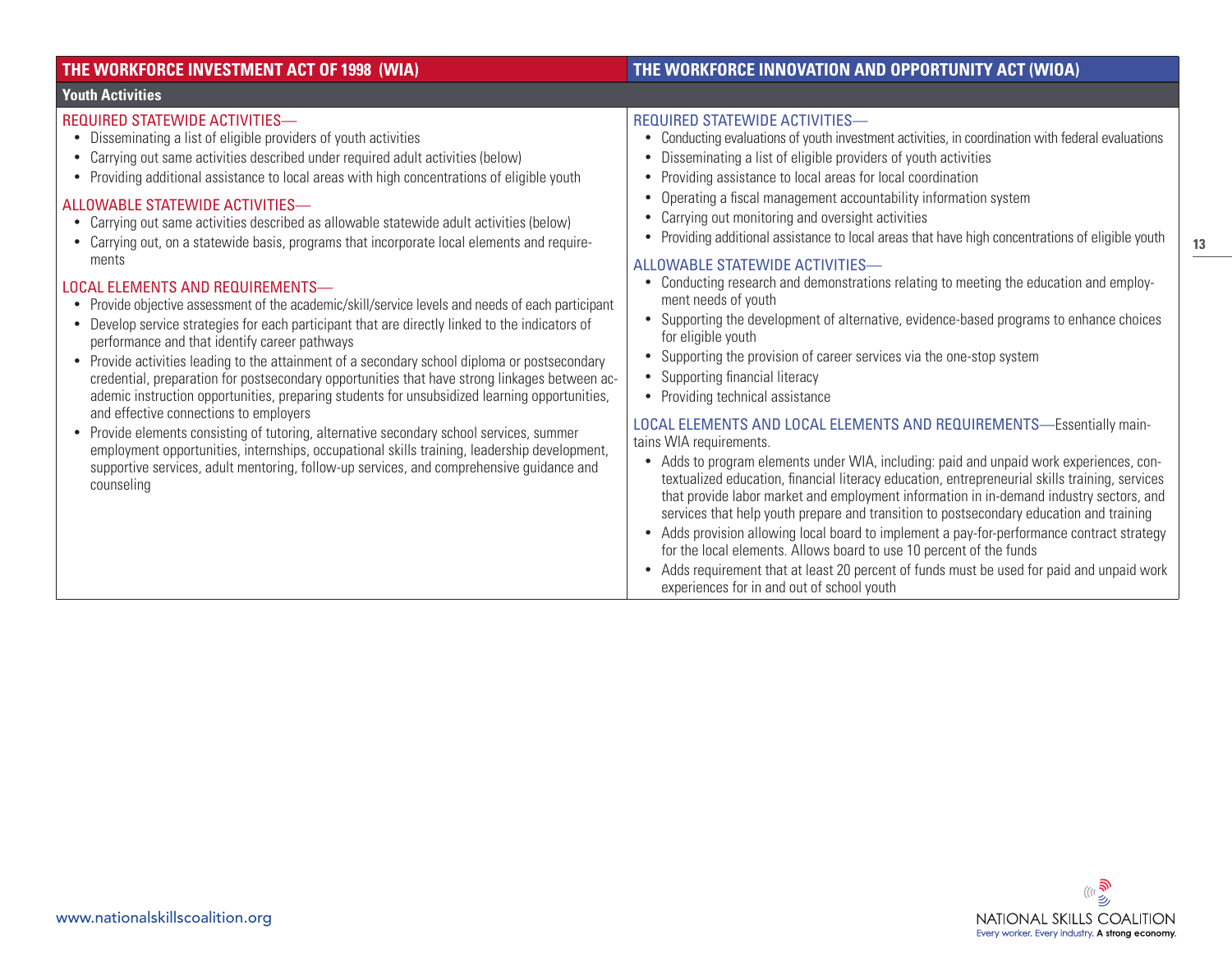| THE WORKFORCE INVESTMENT ACT OF 1998 (WIA)                                                                                                                                                                                                                                                                                                                                                                                                                                                                                                                                                                                                                                                                                                                                                                                                                                                                                                                                                                                                                                                           | THE WORKFORCE INNOVATION AND OPPORTUNITY ACT (WIOA)                                                                                                                                                                                                                                                                                                                                                                                                                                                                                                                                                                                                                                                                                                                                                                                                                                                                                                                                                                                                                                       |
|------------------------------------------------------------------------------------------------------------------------------------------------------------------------------------------------------------------------------------------------------------------------------------------------------------------------------------------------------------------------------------------------------------------------------------------------------------------------------------------------------------------------------------------------------------------------------------------------------------------------------------------------------------------------------------------------------------------------------------------------------------------------------------------------------------------------------------------------------------------------------------------------------------------------------------------------------------------------------------------------------------------------------------------------------------------------------------------------------|-------------------------------------------------------------------------------------------------------------------------------------------------------------------------------------------------------------------------------------------------------------------------------------------------------------------------------------------------------------------------------------------------------------------------------------------------------------------------------------------------------------------------------------------------------------------------------------------------------------------------------------------------------------------------------------------------------------------------------------------------------------------------------------------------------------------------------------------------------------------------------------------------------------------------------------------------------------------------------------------------------------------------------------------------------------------------------------------|
| <b>State Allotments for Adult and Dislocated Worker Employment and Training Activities</b>                                                                                                                                                                                                                                                                                                                                                                                                                                                                                                                                                                                                                                                                                                                                                                                                                                                                                                                                                                                                           |                                                                                                                                                                                                                                                                                                                                                                                                                                                                                                                                                                                                                                                                                                                                                                                                                                                                                                                                                                                                                                                                                           |
| ADULT STATE ALLOTMENT FORMULA-<br>• 33 1/3 percent based on relative number of unemployed individuals in areas of substantial<br>unemployment (at least 6.5 percent)<br>• 33 1/3 percent based on relative excess number of unemployed individuals (number above 4.5<br>percent)<br>• 33 1/3 percent based on relative number of disadvantaged adults<br>• Hold harmless and small state minimum provisions<br>• Requires secretary to reserve not more than 1/4 of one percent for outlying areas<br>DISLOCATED WORKER STATE ALLOTMENT-<br>• 33 1/3 percent based on relative number of unemployed individuals<br>• 33 1/3 percent based on relative excess number (number above 4.5 percent) of unemployed<br>individuals<br>• 33 1/3 percent based on relative number of individuals in each state who have been unem-<br>ployed for 15 weeks or more<br>• 20 percent of funds reserved by secretary for technical assistance, demonstration projects,<br>National Emergency Grants, and assistance to outlying areas<br>APPROPRIATIONS-Such sums as may be necessary for fiscal years 1998-2003. | <b>ADULT STATE ALLOTMENT FORMULA-Maintains WIA requirements.</b><br>DISLOCATED WORKER STATE ALLOTMENT-<br>• Largely consistent with WIA requirements. Provides for reallocation of unobligated bal-<br>ance of adult or dislocated worker funds.<br>• Provides for minimum (100 percent) and maximum (130 percent) allotment percentages<br>Requires secretary to reserve .25 percent for assistance in outlying areas.<br>APPROPRIATIONS-Authorized:<br>• Youth workforce investment activities:<br>» 2015: \$820,430,000<br>» 2016: \$883,800,000<br>» 2017: \$902,139,000<br>» 2018: \$922,148,000<br>» 2019: \$943,828,000<br>» 2020: \$963,837,000<br>• Adult employment and training activities:<br>» 2015: \$766,080,000<br>» 2016: \$825,252,000<br>» 2017: \$842,376,000<br>» 2018: \$861,060,000<br>» 2019: \$881,303,000<br>» 2020: \$899,987,000<br>• Dislocated worker employment and training activities:<br>» 2015: \$1,222,457,000<br>» 2016: \$1,316,880,000<br>» 2017: \$1,344,205,000<br>» 2018: \$1,374,019,000<br>» 2019: \$1,406,322,000<br>» 2020: \$1,436,137,000 |

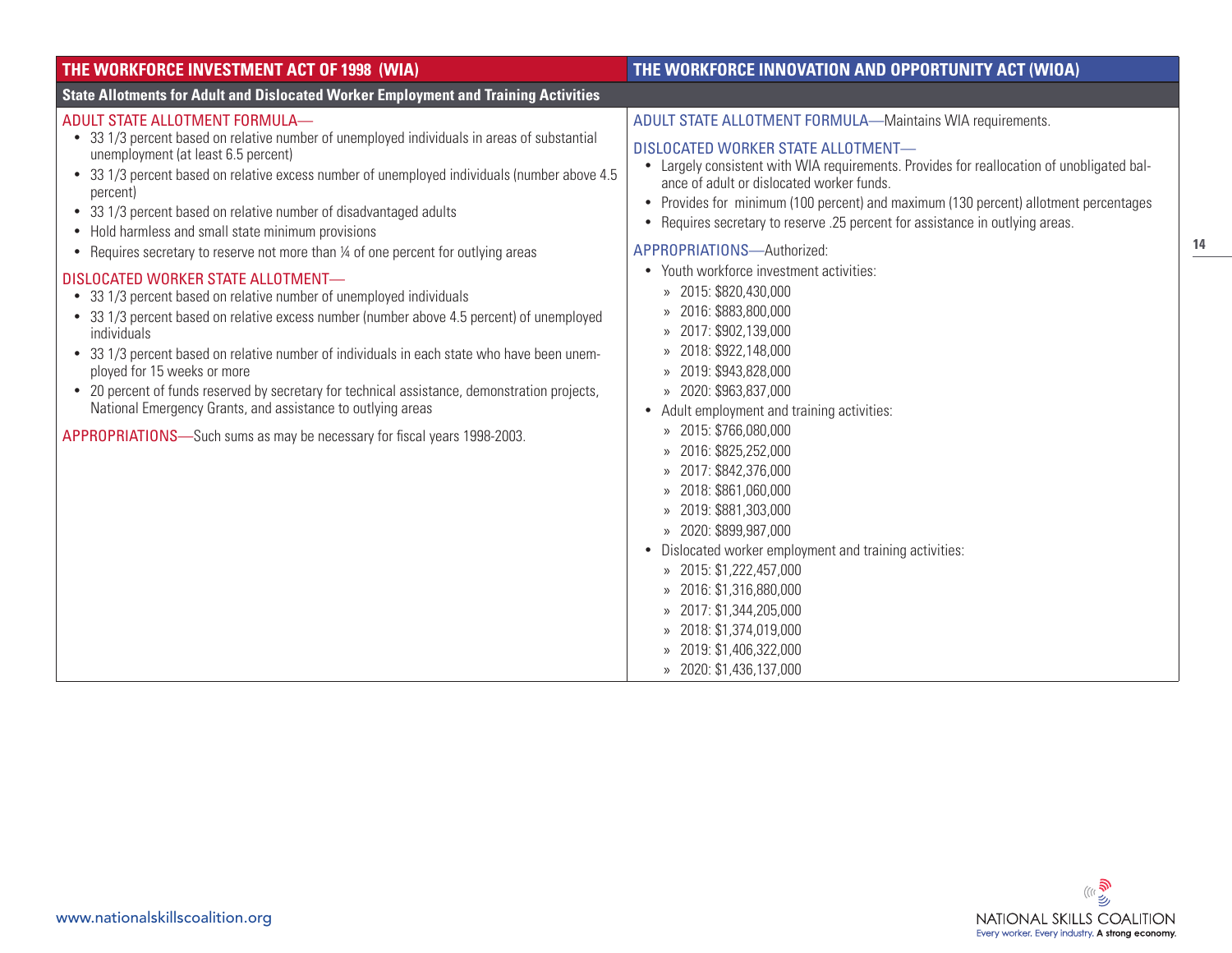| THE WORKFORCE INVESTMENT ACT OF 1998 (WIA)                                                                                                                                                                                                                                                                                                                                                                                                                                                                                                                                                                                                                                                                                                                                                                                                                                                                                                                                                                                                                                                                                                                      | THE WORKFORCE INNOVATION AND OPPORTUNITY ACT (WIOA)                                                                                                                                                                                                                                                                                                                                                                                                                                                                                                                                                                                                                                                                                                                                                                                                                                                                                                                                                                                                                                                                                                                                                                                                                                                                                    |
|-----------------------------------------------------------------------------------------------------------------------------------------------------------------------------------------------------------------------------------------------------------------------------------------------------------------------------------------------------------------------------------------------------------------------------------------------------------------------------------------------------------------------------------------------------------------------------------------------------------------------------------------------------------------------------------------------------------------------------------------------------------------------------------------------------------------------------------------------------------------------------------------------------------------------------------------------------------------------------------------------------------------------------------------------------------------------------------------------------------------------------------------------------------------|----------------------------------------------------------------------------------------------------------------------------------------------------------------------------------------------------------------------------------------------------------------------------------------------------------------------------------------------------------------------------------------------------------------------------------------------------------------------------------------------------------------------------------------------------------------------------------------------------------------------------------------------------------------------------------------------------------------------------------------------------------------------------------------------------------------------------------------------------------------------------------------------------------------------------------------------------------------------------------------------------------------------------------------------------------------------------------------------------------------------------------------------------------------------------------------------------------------------------------------------------------------------------------------------------------------------------------------|
| Within-State Allocations for Adult and Dislocated Worker Employment and Training Activities                                                                                                                                                                                                                                                                                                                                                                                                                                                                                                                                                                                                                                                                                                                                                                                                                                                                                                                                                                                                                                                                     |                                                                                                                                                                                                                                                                                                                                                                                                                                                                                                                                                                                                                                                                                                                                                                                                                                                                                                                                                                                                                                                                                                                                                                                                                                                                                                                                        |
| <b>ADULT ACTIVITIES-</b><br>• Requires governor to reserve not more than 15 percent of adult, dislocated worker, and youth<br>funds for statewide workforce investment activities<br>Requires governor to reserve not more than 25 percent of allotment for statewide rapid<br>$\bullet$<br>response activities<br>Formula allocation for within-state adult activities is identical to statewide formula allocation<br>Provides states the option to disburse 70 percent of allocation in accordance with formula and<br>allocating the remaining portion incorporating additional factors such as excess poverty or<br>unemployment.<br><b>DISLOCATED WORKER ACTIVITIES-</b><br>• Requires state to allocate funds according based on allocation formula prescribed by the<br>governor<br>• Allows governor to reserve 15 percent of funds for statewide workforce investment activities<br>and an additional 25 percent for statewide rapid response activities<br>Provides governor with transfer authority to move up to 20 percent of funds between adult<br>$\bullet$<br>and dislocated worker programs                                                  | <b>ADULT ACTIVITIES—Essentially maintains WIA provisions.</b><br>Requires governor to reserve not more than 15 percent of adult, dislocated worker, and<br>youth funds for statewide workforce investment activities<br>• Adds provision clarifying that allocation should be used to contribute to the cost of the<br>one-stop delivery system and to provide employment and training services.<br>• Adds provision increasing amount available for reallocation from 10 percent to 20 percent<br>(available from the prior year allocation).<br><b>DISLOCATED WORKER ACTIVITIES-Essentially maintains WIA provisions. Amends</b><br>provision regarding transfer authority to allow the governor to move up to 100 percent of funds<br>between adult and dislocated worker programs.<br>• Adds provision clarifying that allocation should be used to contribute to the cost of the<br>one-stop delivery system and to provide employment and training services.<br>• Adds provision increasing amount available for reallocation from 10 percent to 20 percent<br>(available from the prior year allocation).                                                                                                                                                                                                                       |
| <b>Statewide Activities for Adults and Dislocated Workers</b>                                                                                                                                                                                                                                                                                                                                                                                                                                                                                                                                                                                                                                                                                                                                                                                                                                                                                                                                                                                                                                                                                                   |                                                                                                                                                                                                                                                                                                                                                                                                                                                                                                                                                                                                                                                                                                                                                                                                                                                                                                                                                                                                                                                                                                                                                                                                                                                                                                                                        |
| <b>REQUIRED STATEWIDE ACTIVITIES-</b><br>Statewide rapid response activities<br>Disseminating state list of eligible providers, performance and program cost information<br>Conducting evaluations<br>$\bullet$<br>Providing incentive grants to local areas for regional cooperation, local coordination of activi-<br>$\bullet$<br>ties, and exemplary performance on local performance measures<br>• Providing technical assistance to local areas that fail to meet local performance measures<br>Assisting in the establishment and operation of one-stop delivery systems<br>Operating a fiscal and management accountability information system<br><b>ALLOWABLE STATEWIDE ACTIVITIES-</b><br>Not more than five percent can be used for administrative activities<br>$\bullet$<br>Providing capacity building and technical assistance<br>$\bullet$<br>Research and demonstrations<br>$\bullet$<br>Innovative incumbent worker training programs<br>Programs targeted to empowerment zones and enterprise communities<br>• Programs to increase the number of individuals training for and placed in non-traditional<br>employment<br>• Other activities | REQUIRED STATEWIDE ACTIVITIES-<br>Statewide rapid response activities<br>Building capacity by providing assistance to state entities and agencies, local areas, one-<br>stop partners and operators for a range of activities<br>Operating a fiscal and management accountability system<br>$\bullet$<br>Carrying out monitoring and oversight activities<br>Disseminating state list of eligible providers<br>Conducting evaluations<br>$\bullet$<br>ALLOWABLE STATEWIDE ACTIVITIES-<br>Implementing innovative programs and strategies designed to meet the needs of all<br>$\bullet$<br>employers in the state<br>Developing strategies for effectively serving individuals with barriers to employment<br>$\bullet$<br>Programs to increase the number of individuals training for and placed in non-traditional<br>$\bullet$<br>employment<br>Carrying out activities to facilitate remote access to services provided through the one-<br>$\bullet$<br>stop delivery system<br>Development or identification of education or training programs that respond to real time<br>$\bullet$<br>data analysis, utilize direct and prior learning assessment, that evaluate skills, and ensure<br>that credits are portable and stackable<br>• Providing technical assistance to local areas implementing pay-for-performance strategies |

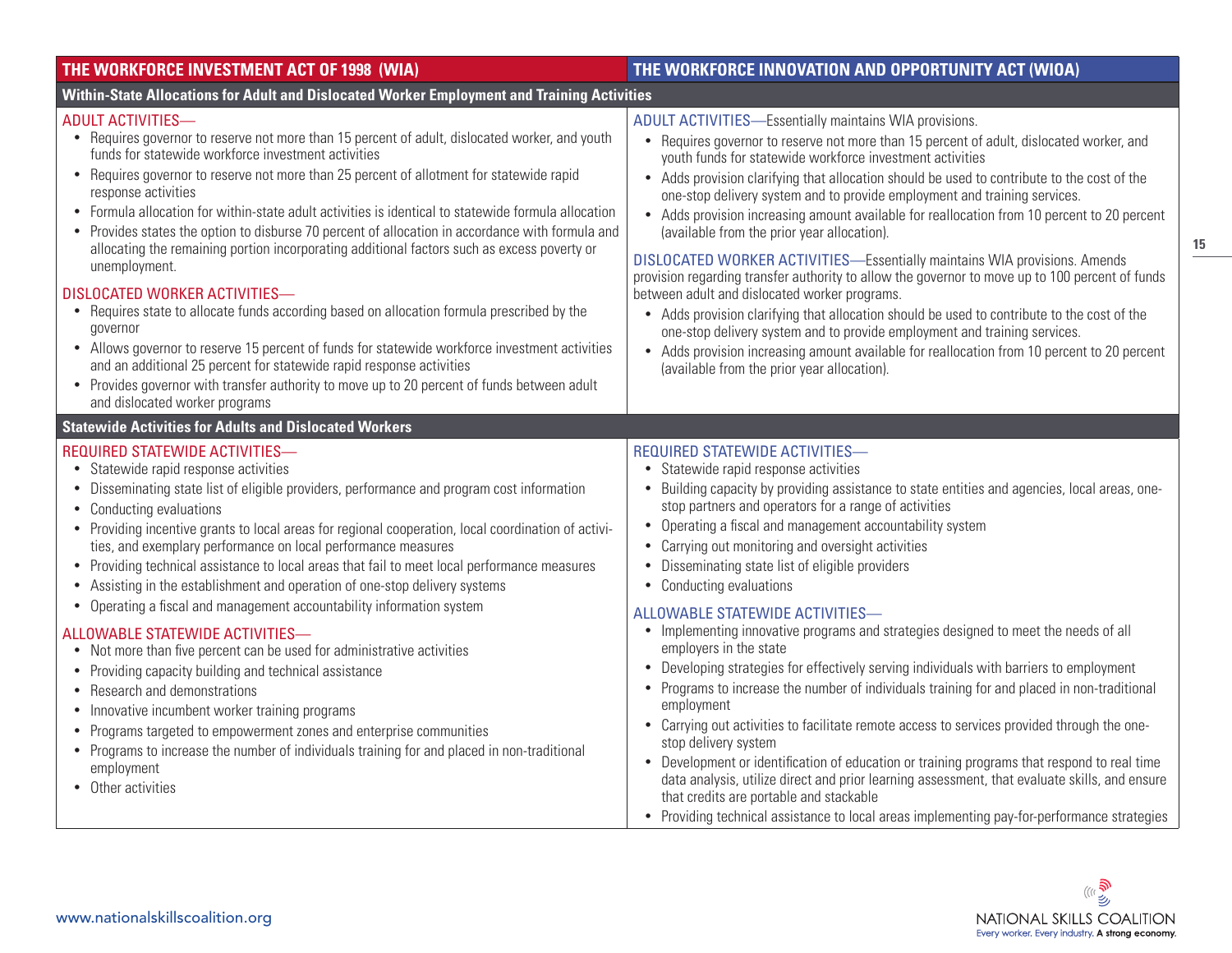### **THE WORKFORCE INVESTMENT ACT OF 1998 (WIA) THE WORKFORCE INNOVATION AND OPPORTUNITY ACT (WIOA)**

### **Local Activities for Adults and Dislocated Workers**

### REQUIRED LOCAL ACTIVITIES—

- Establish a one-stop delivery system
- Provide core services through one-stop delivery system (which include determination of eligibility, outreach, intake, initial skills assessment, job search and placement assistance, provision of employment statistics information; provision of performance information and cost and other services)
- Provide intensive services (which include comprehensive and specialized skills assessments: development of an individual employment plan; counseling; case management; and short-term pre-vocational services)
- Provide training services (which includes occupational skills training, OJT, private-sector training; skills upgrading; entrepreneurial training; job readiness training; customized training; adult education and literacy activities)

### SEQUENCE OF SERVICES—

- Requires intensive services to be provided only to those adults and dislocated workers who are unemployed and are unable to obtain employment through core services and who have been determined by the one-stop operator to be in need of more intensive services to obtain employment; or who are employed but who are determined by one-stop operator to be in need of intensive services in order to obtain/retain employment that allows self-sufficiency
- Requires training services only to be provided to adults and dislocated workers who have met the eligibility requirements for intensive services but who are unable to obtain employment through such services; who after an interview, evaluation or assessment and case management, have been determined by a one-stop operator or partner to be in need of training services; who select programs of training services that are directly linked to employment opportunities in the local area; who are unable to obtain other grant assistance, or require assistance beyond what is available under other grant programs; and who are determined to be eligible in accordance with the priority system (giving priority to low-income individuals and recipients of public assistance

### PERMISSIBLE LOCAL ACTIVITIES—

- Discretionary one-stop delivery activities
- Supportive services
- Needs related payments

### USE OF INDIVIDUAL TRAINING ACCOUNTS—

- Requires training services be provided through ITAs
- Exceptions:
	- » On-the-job training provided by an employer or customized training
	- » If local board determines there are an insufficient number of training providers in the local area for an ITA system
	- » If local board determines there is a training services program of demonstrated effectiveness operated by a CBO or other private organization to serve individuals with barriers to employment
- Requires training services to be linked to in-demand occupations in the local area

### REQUIRED LOCAL ACTIVITIES—

- Establish a one-stop delivery system
- Provide "career services" (consolidating core and intensive)
- Provide training services (requires training services to be linked directly to an in-demand industry or occupation in the local or regional area)
- Establish relationships and networks with small employers and their intermediaries
- Develop, convene, or implement industry or sector partnerships
- Requires priority for individuals on public assistance, other low-income individuals, and individuals who are basic skills deficient.
- Permits governor or local board to increase OJT reimbursement to an amount up to 75 percent above the wage rate
- Allows training contracts to be used for pay-for-performance contracts

SEQUENCE OF SERVICES—Clarifies that individuals are not required to receive career services prior to receiving training services

### PERMISSIBLE LOCAL ACTIVITIES—

- Customized screening, referral, and employment-related services to employers
- Implementation of a pay-for-performance contract strategy for training services
- Customer support for individuals with barriers to employment
- Technical assistance for one-stop operators and partners, and eligible training providers on the provision of services to individuals with disabilities
- Employment and training activities provided in coordination with child support agencies, cooperative extension programs
- Activities to improve coordination between workforce and economic development activities, the workforce system and employers, and the one-stop system and state UI programs;
- Training programs for displaced homemakers and for nontraditional occupations
- Activities to provide business services that meet the needs of local employers
- • Activities to adjust economic self-sufficiency standards for local factors
- Improved coordination between employment and training activities and programs for individuals with disabilities
- Implementation of promising services to workers and businesses
- Local board can reserve 20 percent of funds for incumbent worker training

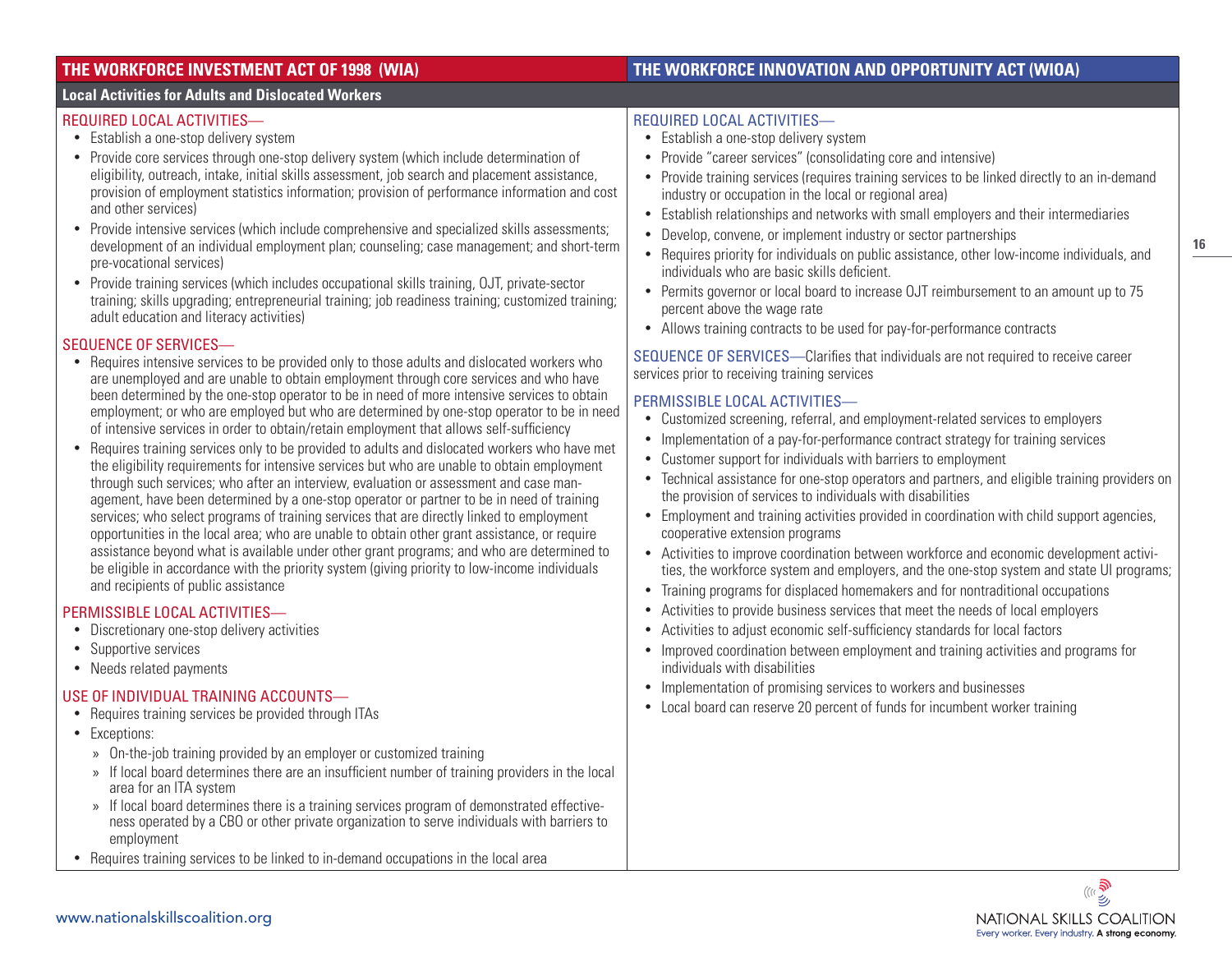### **THE WORKFORCE INVESTMENT ACT OF 1998 (WIA) THE WORKFORCE INNOVATION AND OPPORTUNITY ACT (WIOA) National Programs** NATIVE AMERICAN PROGRAMS—Authorizes a competitive grant program to award grants, or enter into contracts or cooperative agreements with Indian tribes, tribal organizations, Alaska native entities, Indian-controlled organizations serving Indians, or Native Hawaiian organizations to carry out workforce investment activities and supplemental services. MIGRANT AND SEASONAL FARMWORKER PROGRAMS—Authorizes a competitive grant program to award grants every two years to eligible entities to carry out workforce investment activities and provide related assistance for eligible migrant and seasonal farmworkers. VETERANS' WORKFORCE INVESTMENT PROGRAMS—Authorizes secretary to conduct either directly, or through grants and contracts, programs to meet the workforce needs of veterans with service-connected disabilities, significant barriers to employment, service on active duty during a war, and recently separated veterans. YOUTH OPPORTUNITY GRANTS—Establishes a grant program to provide activities for youth to increase long-term employment for youth who live in empowerment zones, enterprise communities, and high-poverty areas and who seek assistance. TECHNICAL ASSISTANCE—Requires secretary to provide, coordinate and support the development of training, technical assistance, staff development and other activities to states. • Requires secretary to reserve no more than five percent of funds reserved for dislocated worker national activities to provide technical assistance to states that fail to meet the state performance accountability measures NATIVE AMERICAN PROGRAMS—Largely retains previsions under WIA except: • Requires secretary to award grants every four years (instead of two years) • Adds new requirements related to the primary indicators of performance • Authorization of Appropriations: » 2015: \$46,082,000 » 2016: \$49,641,000 » 2017: \$50,671,000 » 2018: \$51,795,000 » 2019: \$53,013,000 » 2020: \$54,137,000 MIGRANT AND SEASONAL FARMWORKER PROGRAMS—Largely retains provisions under WIA except: • Requires secretary to award grants every four years • Adds new requirements related to the primary indicators of performance • Adds customized career and technical education to the list of authorized activities • Requires secretary to reserve up to one percent of funds appropriated for discretionary purposes • Authorization of Appropriations: » 2015: \$81,896,000 » 2016: \$88,222,000 » 2017: \$90,052,000 » 2018: \$92,050,000 » 2019: \$94,214,000 » 2020: \$96,211,000 VETERANS WORKFORCE INVESTMENT PROGRAM—*Repealed*. YOUTH OPPORTUNITY GRANTS—*Repealed*. TECHNICAL ASSISTANCE—Largely maintains WIA provisions. • Adds requirement for secretary to provide technical assistance in the development and implementation of an integrated technology-enabled intake and case management information system • Adds to the list of technical assistance activities that may be provided by the secretary • Requires secretary to establish new system through which states can share information on promising and proven practices. • Authorization of Appropriations: » 2015: \$3,000,000 » 2016: \$3,232,000 » 2017: \$3,299,000 » 2018: \$3,372,000 » 2019: \$3,451,000 » 2020: \$3,524,000

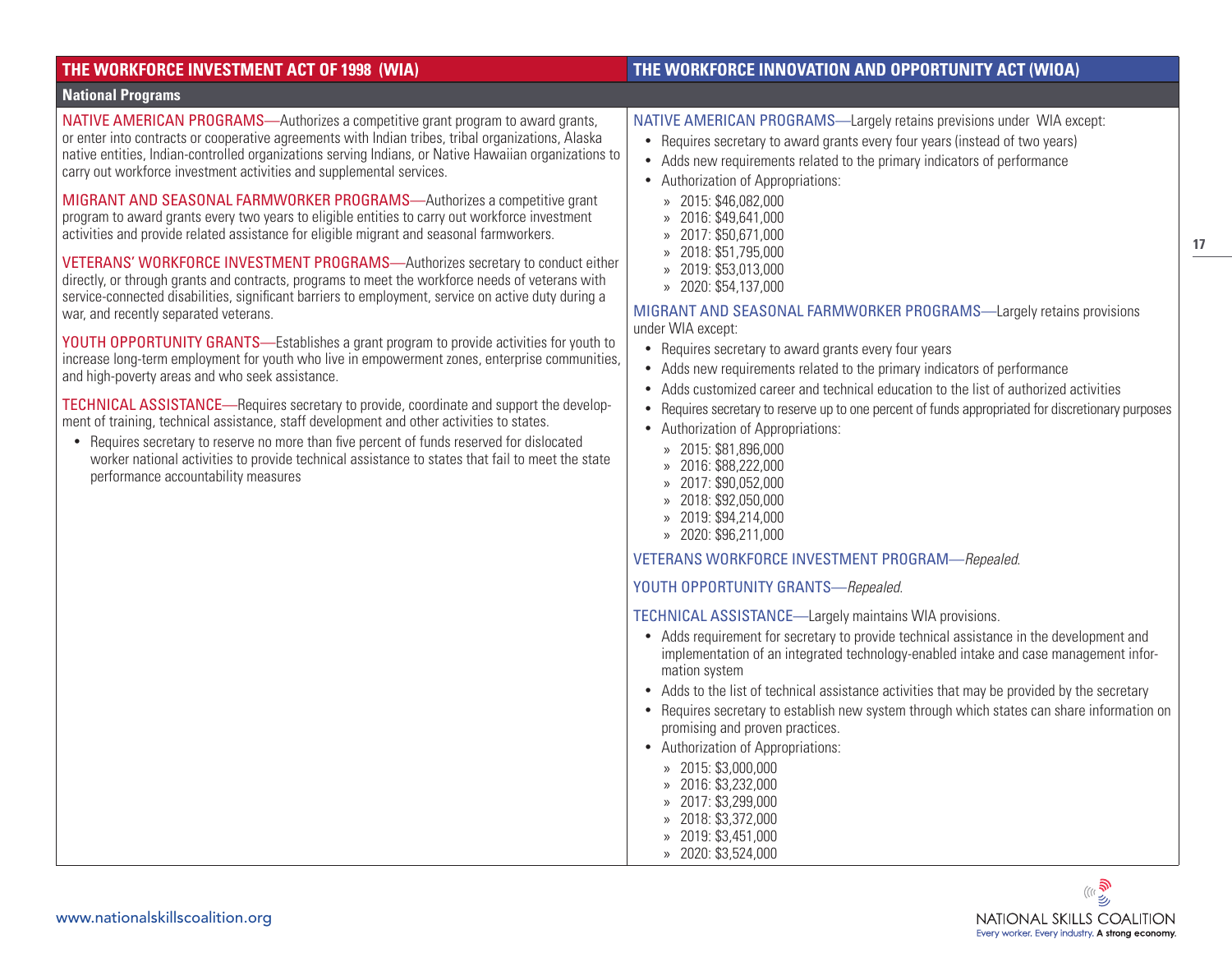### **THE WORKFORCE INVESTMENT ACT OF 1998 (WIA) THE WORKFORCE INNOVATION AND OPPORTUNITY ACT (WIOA) Job Corps** Authorizes the Job Corps program. Authorizes the Job Corps program. **Demonstration, Pilot, Research and Multistate Projects** DEMONSTRATION AND PILOT PROJECTS—Secretary is required to carry out, through grants and contracts, demonstration and pilot projects that include provision of direct services to individuals to enhance employment opportunities and an evaluation component. RESEARCH PROJECTS—Requires secretary to carry out research projects, through grants and contracts that will contribute to the solution of employment problems in the U.S. In addition, requires a two-year study on formula improvement for distribution of adult employment and training funds. MULTISERVICE PROJECTS, RESEARCH PROJECTS, AND MULTISTATE PROJECTS— Requires secretary to conduct, through grants or contracts, multiservice and research projects. Permits secretary to carry out through grants and contracts, multistate projects. DISLOCATED WORKER PROJECTS—Requires secretary to use not more than ten percent of funds for demonstration and pilot projects to carry out projects relating to the employment and training needs of dislocated workers. EVALUATIONS—Requires secretary to provide for the continuing evaluation of WIA programs and activities. DEMONSTRATION AND PILOT PROJECTS—Eliminates Demonstration and Pilot Projects section. Replaced with Evaluations and Research section. EVALUATIONS—Requires secretary to continually evaluate programs and activities, addressing: general effectiveness of programs and activities in relation to their cost; the effectiveness of the performance accountability measures relating to those activities; the effectiveness of the mechanisms for delivery of service; the impact of programs and activities on the participants and the community; the impact on related programs; the extent to which programs and activities meet the needs of various demographic groups. • Authorization of Appropriations: » 2015: \$91,000,000 » 2016: \$98,029,000 » 2017: \$100,063,000 » 2018: \$102,282,000 » 2019: \$104,687,000 » 2020: \$106,906,000 RESEARCH, STUDIES AND MULTISTATE PROJECTS—Requires secretary to every two years publish a plan that describes the research, studies, and multistate project priorities of the Department for employment and training activities over the five years following submission. DISLOCATED WORKER PROJECTS—Essentially maintains WIA requirements. COMMUNITY-BASED JOB TRAINING—*Repealed*. **National Emergency Grants/National Dislocated Worker Grants** Authorizes secretary to award national emergency grants to provide employment and training assistance affected by major economic dislocations; to provide assistance to a state in which there is an area that has suffered a major emergency or disaster; and to provide additional assistance to a state or local board for eligible dislocated workers where the state or local board has expended the funds provided and can demonstrate the need for additional funds. Renames national emergency grants as "national dislocated worker grants." Defines " emergency or disaster" and "disaster area." Expands secretary's authority to provide assistance to such states.

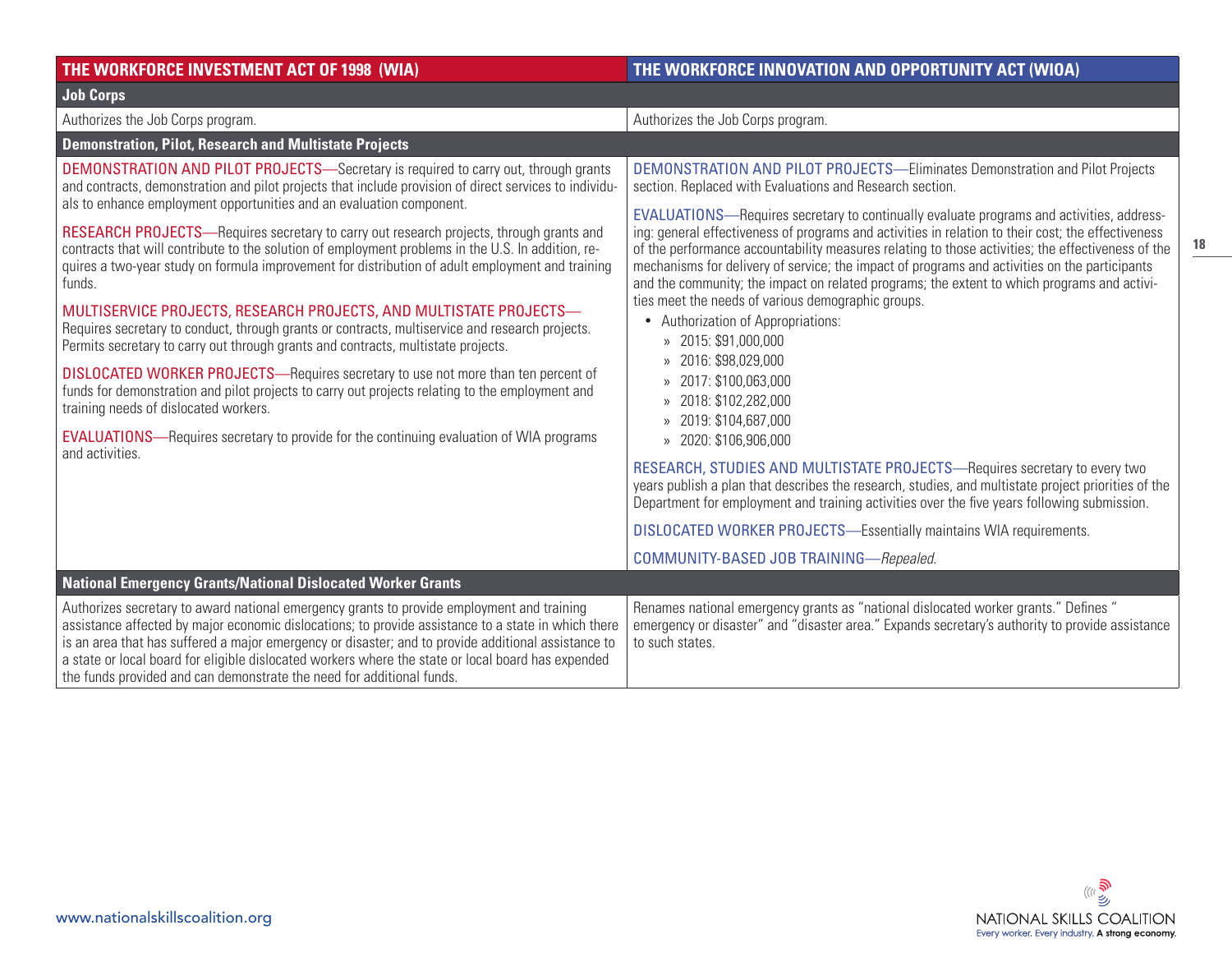| THE WORKFORCE INVESTMENT ACT OF 1998 (WIA)                                                                                                   | THE WORKFORCE INNOVATION AND OPPORTUNITY ACT (WIOA)                                                                                                                                                                                                                                                                                                                                                                                                                                                                                                                                                                                                                                                                                                                       |
|----------------------------------------------------------------------------------------------------------------------------------------------|---------------------------------------------------------------------------------------------------------------------------------------------------------------------------------------------------------------------------------------------------------------------------------------------------------------------------------------------------------------------------------------------------------------------------------------------------------------------------------------------------------------------------------------------------------------------------------------------------------------------------------------------------------------------------------------------------------------------------------------------------------------------------|
| <b>YouthBuild</b>                                                                                                                            |                                                                                                                                                                                                                                                                                                                                                                                                                                                                                                                                                                                                                                                                                                                                                                           |
| YouthBuild was transferred from the US Department of Housing and Urban Development to the<br>Employment and Training Administration in 2007. | Largely maintains current law, except:<br>• Adds new purpose "to improve the quality and energy efficiency of community and other<br>nonprofit facilities"<br>Requires secretary to establish expected levels of performance relating to each of the<br>primary indicators of performance for eligible youth activities and permits the secretary to<br>establish additional indicators<br>Requires secretary to reserve five percent of funds for management and technical assis-<br>tance<br>• Expands list of industry sectors for apprenticeship programs<br>Authorization of Appropriations:<br>$\bullet$ 2015: \$77,534,000<br>2016: \$83,523,000<br>2017: \$85,256,000<br>2018: \$87,147,000<br>$\bullet$<br>2019: \$89,196,000<br>$\bullet$<br>2020: \$91,087,000 |

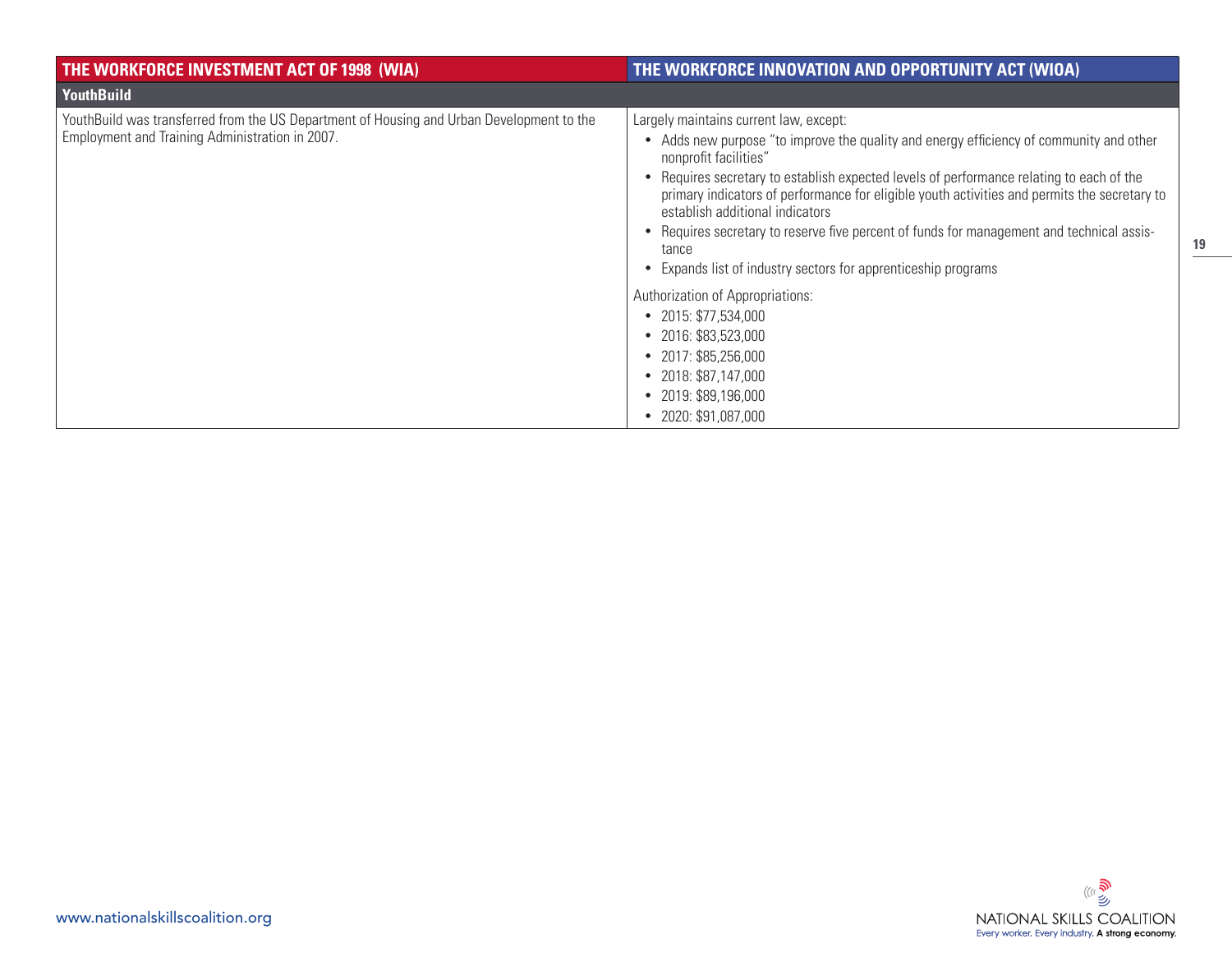| THE WORKFORCE INVESTMENT ACT OF 1998 (WIA)                                                                                                                                                                                                                                                                                                                                                                                                                                                                                                                                                                                                                                                                                                                                                                                                                                                                                                                                                                                                                          | THE WORKFORCE INNOVATION AND OPPORTUNITY ACT (WIOA)                                                                                                                                                                                                                                                                                                                                                                                                                                                                                                                                                                                                                                                                                                                                                                                                                                                                                                                                                                                                                                                                                                                                                             |
|---------------------------------------------------------------------------------------------------------------------------------------------------------------------------------------------------------------------------------------------------------------------------------------------------------------------------------------------------------------------------------------------------------------------------------------------------------------------------------------------------------------------------------------------------------------------------------------------------------------------------------------------------------------------------------------------------------------------------------------------------------------------------------------------------------------------------------------------------------------------------------------------------------------------------------------------------------------------------------------------------------------------------------------------------------------------|-----------------------------------------------------------------------------------------------------------------------------------------------------------------------------------------------------------------------------------------------------------------------------------------------------------------------------------------------------------------------------------------------------------------------------------------------------------------------------------------------------------------------------------------------------------------------------------------------------------------------------------------------------------------------------------------------------------------------------------------------------------------------------------------------------------------------------------------------------------------------------------------------------------------------------------------------------------------------------------------------------------------------------------------------------------------------------------------------------------------------------------------------------------------------------------------------------------------|
| <b>Federal Provisions</b>                                                                                                                                                                                                                                                                                                                                                                                                                                                                                                                                                                                                                                                                                                                                                                                                                                                                                                                                                                                                                                           |                                                                                                                                                                                                                                                                                                                                                                                                                                                                                                                                                                                                                                                                                                                                                                                                                                                                                                                                                                                                                                                                                                                                                                                                                 |
| <b>RESERVATION OF FUNDS</b> -Secretary must reserve:<br>• 1.5 percent for the National Institute for Literacy<br>• 1.5 percent for national leadership activities<br>• Requires secretary to make available 1.72 percent to the Secretary of Labor for incentive<br>grants<br>ALLOTMENTS-<br>Initial Allotments: Requires secretary to allot \$100,000 to an eligible agency in an outlying<br>$\bullet$<br>area and \$250,000 to any other eligible agency<br>• Additional Allotments: requires secretary to allot all remaining funds to eligible agencies<br>according to a formula that reflects the number of "qualifying adults" in each state or outlying<br>area compared with the total number of such adults in all states and outlying areas<br>• Hold harmless: Provides that no eligible agency may receive less than 90 percent of the allot-<br>ment received for the preceding fiscal year<br>PERFORMANCE ACCOUNTABILITY—Establishes a comprehensive performance accountability<br>system for adult education and literacy programs and activities. | RULE OF CONSTRUCTION—Clarifies that nothing in this title prohibits or discourages the<br>use of Title II funds for activities that help individuals transition to postsecondary education and<br>training or employment, or for concurrent enrollment activities.<br>AUTHORIZATION OF APPROPRIATIONS-<br>$\bullet$ 2015: \$577,667,000<br>2016: \$622,286,000<br>$\bullet$<br>2017: \$635,198,000<br>$\bullet$<br>2018: \$649,287,000<br>$\bullet$<br>2019: \$664,552,000<br>2020: \$678,640,000<br>$\bullet$<br>RESERVATION OF FUNDS-Secretary must reserve:<br>• Two percent for national leadership activities<br>12 percent for grants to states to support integrated English literacy and civics education<br>ALLOTMENTS-Largely maintains WIA requirements, except:<br>• Eligible agencies that only receive an initial allotment must receive 100 percent of their<br>initial allotment in the subsequent year<br>• Requires secretary, from the national leadership activities reserve, make grants to eligible<br>agencies to provide state activities<br>PERFORMANCE ACCOUNTABILITY—Aligns Title II programs and activities to the perfor-<br>mance accountability provisions described in Title I. |

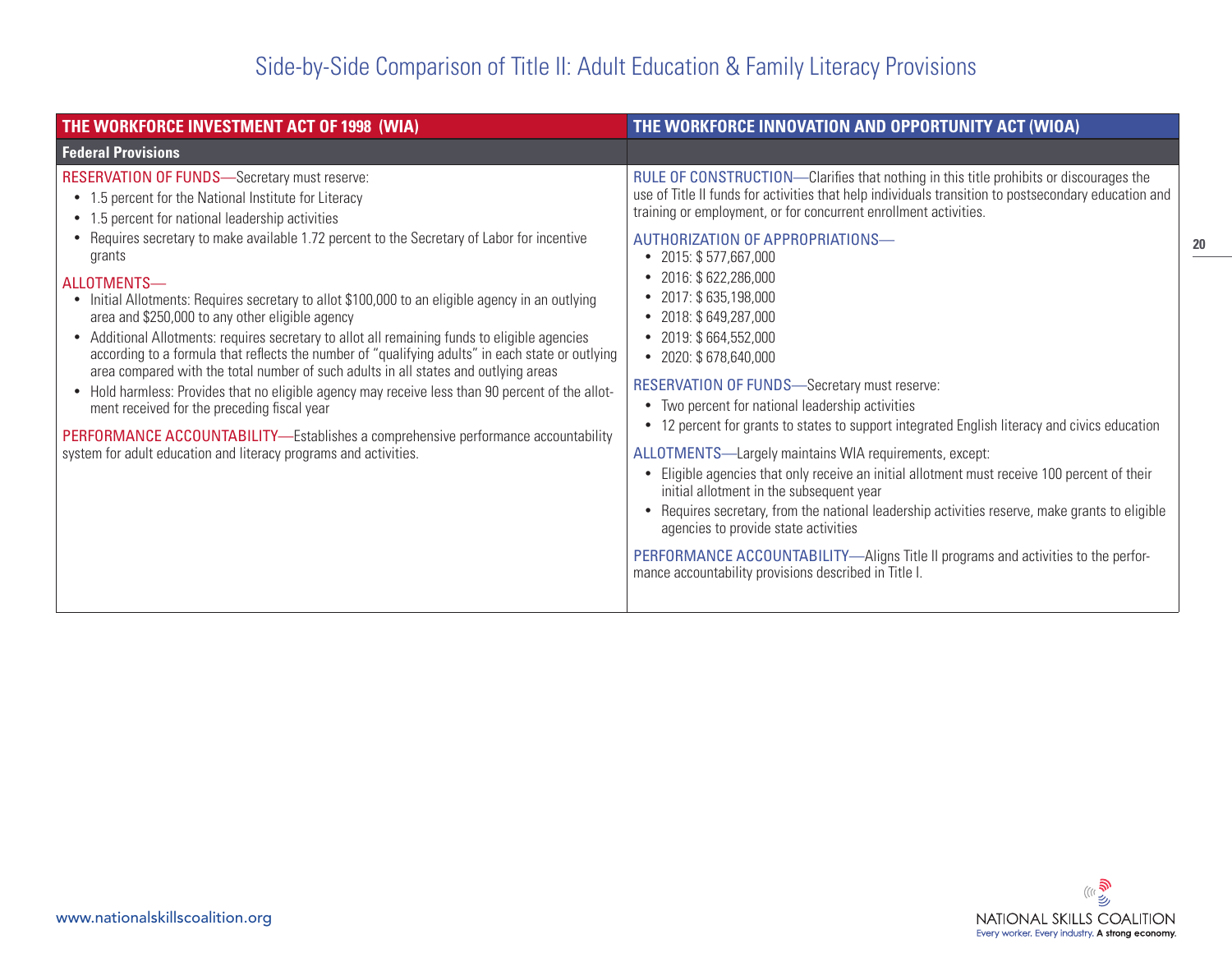| THE WORKFORCE INVESTMENT ACT OF 1998 (WIA)                                                                                                                                                                                                                                                                                                                                                                                                                                                                                                                                                                                                                                                                                                                                                                                                                                                                                                                                                                                                                                                                                                                                                                                                                                                                                                                                                                                                                                                                                                                                                                                                                                                                                                                                                                                                                                                                                                                                                                                                                                                                                                                                                                                                                                                                                                                                                                              | THE WORKFORCE INNOVATION AND OPPORTUNITY ACT (WIOA)                                                                                                                                                                                                                                                                                                                                                                                                                                                                                                                                                                                                                                                                                                                                                                                                                                                                                                                                                                                                                                                                                                                                                                                                                                                                                                                                                                                                                                                                                                        |
|-------------------------------------------------------------------------------------------------------------------------------------------------------------------------------------------------------------------------------------------------------------------------------------------------------------------------------------------------------------------------------------------------------------------------------------------------------------------------------------------------------------------------------------------------------------------------------------------------------------------------------------------------------------------------------------------------------------------------------------------------------------------------------------------------------------------------------------------------------------------------------------------------------------------------------------------------------------------------------------------------------------------------------------------------------------------------------------------------------------------------------------------------------------------------------------------------------------------------------------------------------------------------------------------------------------------------------------------------------------------------------------------------------------------------------------------------------------------------------------------------------------------------------------------------------------------------------------------------------------------------------------------------------------------------------------------------------------------------------------------------------------------------------------------------------------------------------------------------------------------------------------------------------------------------------------------------------------------------------------------------------------------------------------------------------------------------------------------------------------------------------------------------------------------------------------------------------------------------------------------------------------------------------------------------------------------------------------------------------------------------------------------------------------------------|------------------------------------------------------------------------------------------------------------------------------------------------------------------------------------------------------------------------------------------------------------------------------------------------------------------------------------------------------------------------------------------------------------------------------------------------------------------------------------------------------------------------------------------------------------------------------------------------------------------------------------------------------------------------------------------------------------------------------------------------------------------------------------------------------------------------------------------------------------------------------------------------------------------------------------------------------------------------------------------------------------------------------------------------------------------------------------------------------------------------------------------------------------------------------------------------------------------------------------------------------------------------------------------------------------------------------------------------------------------------------------------------------------------------------------------------------------------------------------------------------------------------------------------------------------|
| <b>State Provisions</b>                                                                                                                                                                                                                                                                                                                                                                                                                                                                                                                                                                                                                                                                                                                                                                                                                                                                                                                                                                                                                                                                                                                                                                                                                                                                                                                                                                                                                                                                                                                                                                                                                                                                                                                                                                                                                                                                                                                                                                                                                                                                                                                                                                                                                                                                                                                                                                                                 |                                                                                                                                                                                                                                                                                                                                                                                                                                                                                                                                                                                                                                                                                                                                                                                                                                                                                                                                                                                                                                                                                                                                                                                                                                                                                                                                                                                                                                                                                                                                                            |
| STATE ADMINISTRATION—Requires eligible agencies to be responsible for state administration                                                                                                                                                                                                                                                                                                                                                                                                                                                                                                                                                                                                                                                                                                                                                                                                                                                                                                                                                                                                                                                                                                                                                                                                                                                                                                                                                                                                                                                                                                                                                                                                                                                                                                                                                                                                                                                                                                                                                                                                                                                                                                                                                                                                                                                                                                                              | STATE ADMINISTRATION-Essentially maintains WIA requirements.                                                                                                                                                                                                                                                                                                                                                                                                                                                                                                                                                                                                                                                                                                                                                                                                                                                                                                                                                                                                                                                                                                                                                                                                                                                                                                                                                                                                                                                                                               |
| of activities including: development and implementation of the state plan; consultation with other<br>appropriate agencies, groups, and individuals; and coordination and non-duplication with other                                                                                                                                                                                                                                                                                                                                                                                                                                                                                                                                                                                                                                                                                                                                                                                                                                                                                                                                                                                                                                                                                                                                                                                                                                                                                                                                                                                                                                                                                                                                                                                                                                                                                                                                                                                                                                                                                                                                                                                                                                                                                                                                                                                                                    | <b>STATE DISTRIBUTION OF FUNDS-</b>                                                                                                                                                                                                                                                                                                                                                                                                                                                                                                                                                                                                                                                                                                                                                                                                                                                                                                                                                                                                                                                                                                                                                                                                                                                                                                                                                                                                                                                                                                                        |
| federal programs.                                                                                                                                                                                                                                                                                                                                                                                                                                                                                                                                                                                                                                                                                                                                                                                                                                                                                                                                                                                                                                                                                                                                                                                                                                                                                                                                                                                                                                                                                                                                                                                                                                                                                                                                                                                                                                                                                                                                                                                                                                                                                                                                                                                                                                                                                                                                                                                                       | Requires eligible agencies:                                                                                                                                                                                                                                                                                                                                                                                                                                                                                                                                                                                                                                                                                                                                                                                                                                                                                                                                                                                                                                                                                                                                                                                                                                                                                                                                                                                                                                                                                                                                |
| STATE DISTRIBUTION OF FUNDS-Requires eligible agencies:<br>• To use not less than 82.5 percent of grant funds to award grants and contracts to local provid-<br>ers and to carry out correctional programs<br>• To use not more than 12.5 percent of grant funds to carry out state leadership activities<br>• To use not more than five percent for administrative expenses<br>• To provide non-federal match of 25 percent (12 percent for outlying areas)                                                                                                                                                                                                                                                                                                                                                                                                                                                                                                                                                                                                                                                                                                                                                                                                                                                                                                                                                                                                                                                                                                                                                                                                                                                                                                                                                                                                                                                                                                                                                                                                                                                                                                                                                                                                                                                                                                                                                            | • To use not less than 82.5 percent to award grants and contracts to local providers and<br>to carry out corrections education programs (not more than 20 percent for corrections<br>education)<br>• To not use more than 12.5 percent to carry out state leadership activities<br>• To use not more than five percent for administrative expenses (or \$85,000, whichever is<br>greater)<br>• Maintains matching requirement in WIA                                                                                                                                                                                                                                                                                                                                                                                                                                                                                                                                                                                                                                                                                                                                                                                                                                                                                                                                                                                                                                                                                                                       |
| STATE LEADERSHIP ACTIVITIES—Requires eligible agencies to use funds for one or more of<br>the following activities: establishment or operation of professional development programs; tech-<br>nical assistance to eligible providers; technology assistance; support of state or regional networks<br>of literacy resource centers; monitoring and evaluation of the quality and improvement in adult<br>education and literacy activities; incentives for program coordination and performance awards;<br>developing and disseminating curricula; coordination with existing support services; integration of<br>literacy instruction and occupational skills training; linkages with postsecondary.<br><b>STATE PLAN—</b> Requires eligible agency to establish a five-year state plan. Plan must include:<br>• An objective assessment of the needs of individuals in the state or outlying area for adult<br>education and literacy activities, including individuals most in need or hardest to serve<br>• A description of the proposed adult education and literacy activities<br>A description of how the eligible agency will evaluate the effectiveness of programs<br>• A description of the performance measures and how such measures will improve adult educa-<br>tion activities in the state<br>An assurance that the eligible agency will award not less than one grant under this subtitle to<br>an eligible provider who offers flexible schedules and necessary support services<br>• An assurance that the funds received under this subtitle will not be expended for any other purpose<br>A description of how the eligible agency will fund local activities<br>٠<br>• An assurance that the eligible agency will expend funds in a manner consistent with fiscal<br>requirements provided<br>• A description of the process that will be used for public participation and comment with<br>respect to the state plan<br>• Description of how eligible agencies will develop program strategies for certain populations<br>• A description of how the activities carried out under this title will be integrated with other<br>adult education and literacy activities going on in the state<br>• A description of the steps the eligible agency will take to ensure direct and equitable access<br><b>CORRECTIONS EDUCATION—Requires eligible agency to carry out corrections education or</b> | STATE LEADERSHIP ACTIVITIES-<br>Required activities: alignment of adult education and literacy activities other core pro-<br>grams and one stop-partners; professional development; technical assistance; monitoring<br>and evaluation of adult education and literacy activities.<br>• Permissible activities include: support of state or regional networks of literacy resource<br>centers; development and implementation of technology applications; developing and<br>disseminating curricula; developing content and models for integrated career pathways;<br>developing systems to assist with the transition from adult education to postsecondary;<br>integration of literacy, ESL and occupational skills training and linkages to employers; ac-<br>tivities to promote workplace adult education and literacy activities; identifying curriculum<br>frameworks and aligning rigorous content standards; development and piloting of new<br>and promising assessment tools and strategies and options for improving teacher quality<br>and retention.<br>STATE PLAN—Eliminates current state plan requirements and requires state plan to be<br>approved as part of a unified or combined state plan under Title I.<br>CORRECTIONS EDUCATION—Largely maintain WIA requirements, but expands use of<br>funds provision to include: basic skills education, special education programs, reading, writing,<br>speaking, and math programs, secondary school credit or diploma programs, or equivalent, and<br>integrated education and training. |
| education for other institutionalized individuals, including basic education, special education<br>programs; English literacy programs; and secondary school credit programs.                                                                                                                                                                                                                                                                                                                                                                                                                                                                                                                                                                                                                                                                                                                                                                                                                                                                                                                                                                                                                                                                                                                                                                                                                                                                                                                                                                                                                                                                                                                                                                                                                                                                                                                                                                                                                                                                                                                                                                                                                                                                                                                                                                                                                                           |                                                                                                                                                                                                                                                                                                                                                                                                                                                                                                                                                                                                                                                                                                                                                                                                                                                                                                                                                                                                                                                                                                                                                                                                                                                                                                                                                                                                                                                                                                                                                            |